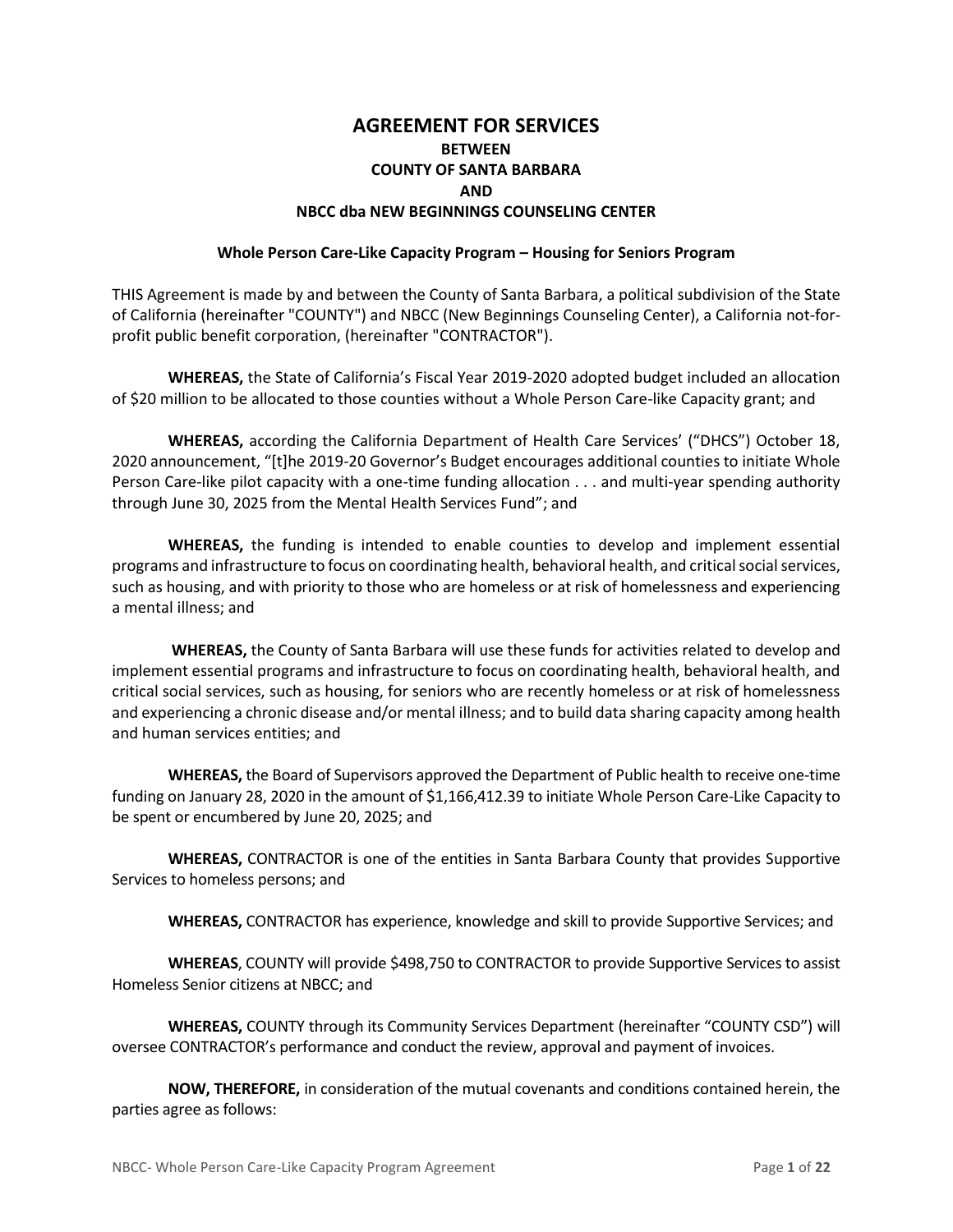#### 1. DEFINITIONS

The following terms have the following meanings wherever used in this Agreement, attached exhibits, or documents incorporated into this Agreement by reference:

"Administrative Costs" mean the costs associated with accounting for the use of funds under this Agreement, preparing reports for submission to COUNTY, similar costs related to administering funds under this Agreement, and staff salaries associated with these administrative costs.

"Agreement" means this legally binding contract entered into between COUNTY and CONTRACTOR.

"COUNTY" means the County of Santa Barbara, a political subdivision of the State of California.

"Eligible Costs" mean costs incurred during the performance of services pursuant to Exhibit A to this Agreement. Eligible Costs are restricted to Supportive Services Costs, Operating Costs, and Indirect Costs.

"Supportive Services Costs" mean costs incurred for the provision of, or referral to, services concerned with employment, health, education, family support services, substance abuse services, victim services, or mental health services.

"HOMELESS" is an individual or family who lacks a fixed, regular, and adequate nighttime residence; an individual or family who will imminently lose their primary nighttime residence; or any individual or family who is fleeing, or is attempting to flee, domestic violence, dating violence, sexual assault, stalking, or other dangerous or life-threatening conditions that relate to violence against the individual or a family member.

"Operating Costs" mean costs incurred by CONTRACTOR operating a facility in which Supportive Services are provided with respect to (A) the administration, maintenance, repair, and security of such a facility; and (B) utilities, fuels, furnishings, and equipment for such a facility.

"Program" means the provision of Supportive Services as set forth in the Statement of Work attached hereto and incorporated herein as Exhibit A to this Agreement. Any one of these activities constitutes a component of the overall Program funded under this Agreement.

"Supportive Services" mean those services provided by CONTRACTOR as set forth in Section 1 of CONTRACTOR's Primary Responsibilities in Exhibit A to this Agreement.

#### 1. DESIGNATED REPRESENTATIVE

Dana Gamble at phone number (805) 681-5171 is the representative of COUNTY and will administer this Agreement for and on behalf of COUNTY. Kristine Schwarz at phone number (805) 963-7777 is the authorized representative for CONTRACTOR. Changes in designated representatives shall be made only after advance written notice to the other party.

#### 2. NOTICES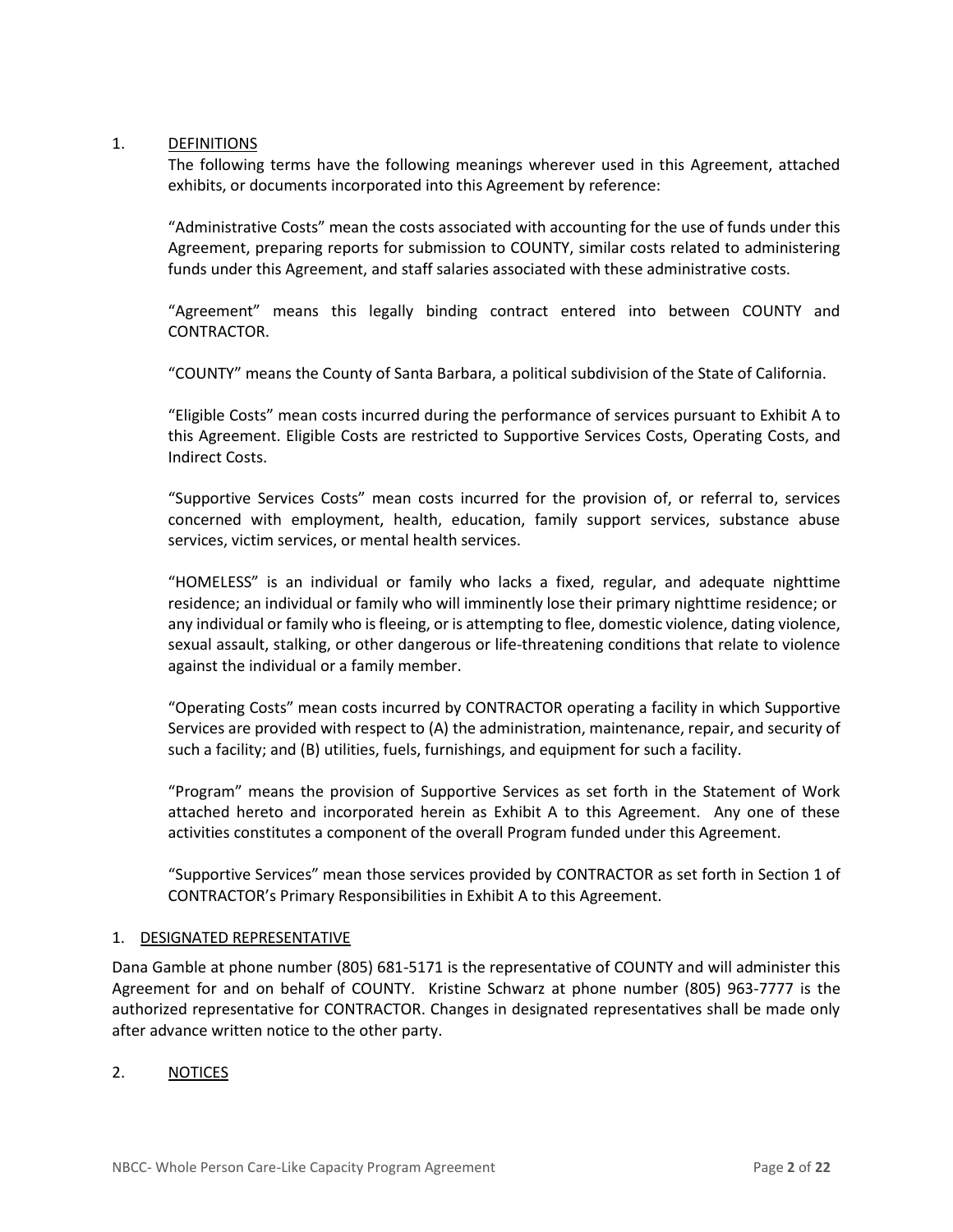Any notice or consent required or permitted to be given under this Agreement shall be given to the respective parties in writing, by personal delivery or facsimile, or with postage prepaid by first class mail, registered or certified mail, or express courier service, as follows:

To COUNTY: Director Santa Barbara County Public Health Department 300 N. San Antonio Road Santa Barbara, CA 93101

To CONTRACTOR: Kristine Schwarz, Executive Director NBCC 324 E. Carrillo St, Ste. C Santa Barbara, CA 93101

or at such other address or to such other person that the parties may from time to time designate in accordance with this Notices section. If sent by first class mail, notices and consents under this section shall be deemed to be received five (5) days following their deposit in the U.S. mail. This Notices section shall not be construed as meaning that either party agrees to service of process except as required by applicable law.

#### 3. SCOPE OF SERVICES

CONTRACTOR agrees to provide services to COUNTY in accordance with EXHIBIT A attached hereto and incorporated herein by reference.

#### 4. TERM

CONTRACTOR shall commence performance on July 1, 2021 and end performance upon completion, but no later than June 30, 2024 unless otherwise directed by COUNTY or unless earlier terminated.

#### 5. COMPENSATION OF CONTRACTOR

In full consideration for CONTRACTOR's services, CONTRACTOR shall be paid for performance under this Agreement in accordance with the terms of EXHIBIT B attached hereto and incorporated herein by reference. Billing shall be made by invoice, which shall include the contract number assigned by COUNTY and which is delivered to the address given in Section 2 NOTICES above following completion of the increments identified on EXHIBIT B. Unless otherwise specified on EXHIBIT B, payment shall be net thirty (30) days from presentation of invoice.

#### 6. INDEPENDENT CONTRACTOR

It is mutually understood and agreed that CONTRACTOR (including any and all of its officers, agents, and employees), shall perform all of its services under this Agreement as an independent contractor as to COUNTY and not as an officer, agent, servant, employee, joint venturer, partner, or associate of COUNTY. Furthermore, COUNTY shall have no right to control, supervise, or direct the manner or method by which CONTRACTOR shall perform its work and function. However, COUNTY shall retain the right to administer this Agreement so as to verify that CONTRACTOR is performing its obligations in accordance with the terms and conditions hereof. CONTRACTOR understands and acknowledges that it shall not be entitled to any of the benefits of a COUNTY employee, including but not limited to vacation, sick leave, administrative leave, health insurance, disability insurance, retirement, unemployment insurance, workers' compensation and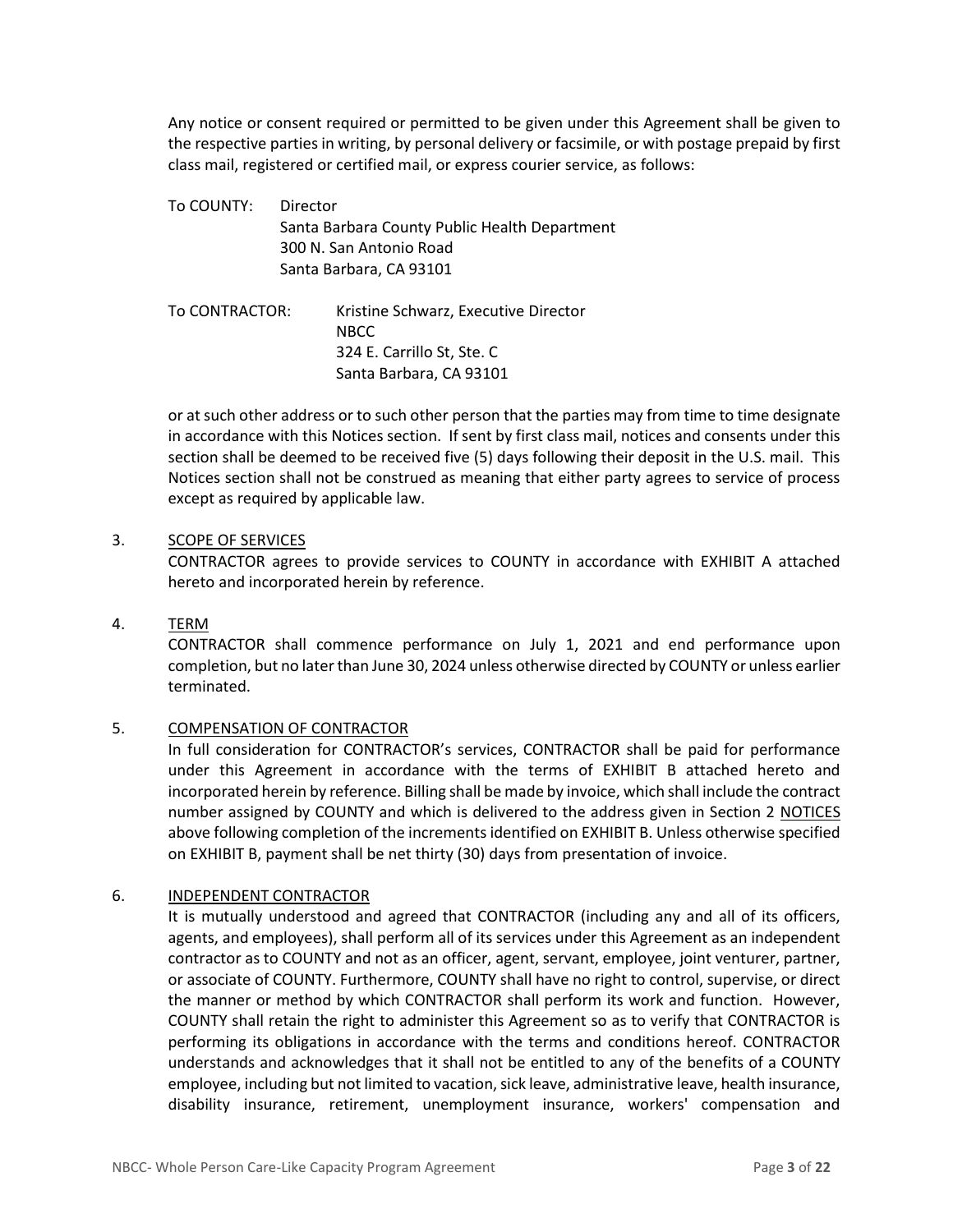protection of tenure. CONTRACTOR shall be solely liable and responsible for providing to, or on behalf of, its employees all legally-required employee benefits. In addition, CONTRACTOR shall be solely responsible and save COUNTY harmless from all matters relating to payment of CONTRACTOR's employees, including compliance with Social Security withholding and all other regulations governing such matters. It is acknowledged that during the term of this Agreement, CONTRACTOR may be providing services to others unrelated to the COUNTY or to this Agreement.

#### 7. STANDARD OF PERFORMANCE

CONTRACTOR represents that it has the skills, expertise, and licenses/permits necessary to perform the services required under this Agreement. Accordingly, CONTRACTOR shall perform all such services in the manner and according to the standards observed by a competent practitioner of the same profession in which CONTRACTOR is engaged. All products of whatsoever nature, which CONTRACTOR delivers to COUNTY pursuant to this Agreement, shall be prepared in a first class and workmanlike manner and shall conform to the standards of quality normally observed by a person practicing in CONTRACTOR's profession. CONTRACTOR shall correct or revise any errors or omissions, at COUNTY'S request without additional compensation. Permits and/or licenses shall be obtained and maintained by CONTRACTOR without additional compensation.

#### 8. DEBARMENT AND SUSPENSION

CONTRACTOR certifies to COUNTY that it and its employees and principals are not debarred, suspended, or otherwise excluded from or ineligible for, participation in federal, state, or county government contracts. CONTRACTOR certifies that it shall not contract with a subcontractor that is so debarred or suspended.

#### 9. TAXES

CONTRACTOR shall pay all taxes, levies, duties, and assessments of every nature due in connection with any work under this Agreement and shall make any and all payroll deductions required by law. COUNTY shall not be responsible for paying any taxes on CONTRACTOR's behalf, and should COUNTY be required to do so by state, federal, or local taxing agencies, CONTRACTOR agrees to promptly reimburse COUNTY for the full value of such paid taxes plus interest and penalty, if any. These taxes shall include, but not be limited to, the following: FICA (Social Security), unemployment insurance contributions, income tax, disability insurance, and workers' compensation insurance.

#### 10. CONFLICT OF INTEREST

CONTRACTOR covenants that CONTRACTOR presently has no employment or interest and shall not acquire any employment or interest, direct or indirect, including any interest in any business, property, or source of income, which would conflict in any manner or degree with the performance of services required to be performed under this Agreement. CONTRACTOR further covenants that in the performance of this Agreement, no person having any such interest shall be employed by CONTRACTOR. CONTRACTOR must promptly disclose to COUNTY, in writing, any potential conflict of interest. COUNTY retains the right to waive a conflict of interest disclosed by CONTRACTOR if COUNTY determines it to be immaterial, and such waiver is only effective if provided by COUNTY to CONTRACTOR in writing.

#### 11. OWNERSHIP OF DOCUMENTS AND INTELLECTUAL PROPERTY

COUNTY shall be the owner of the following items incidental to this Agreement upon production, whether or not completed: all data collected, all documents of any type whatsoever, all photos,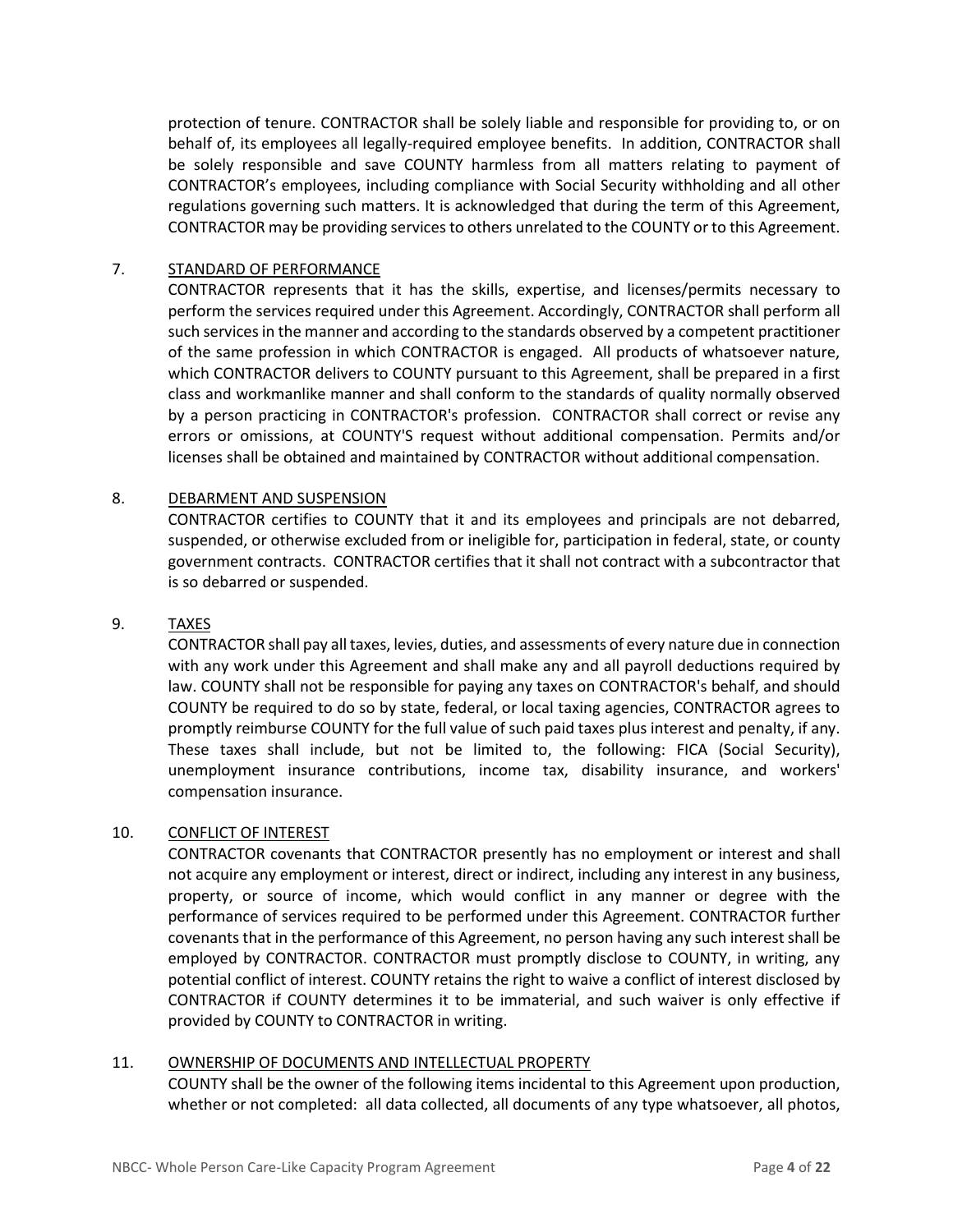designs, sound or audiovisual recordings, software code, inventions, technologies, and other materials, and any material necessary for the practical use of such items, from the time of collection and/or production whether or not performance under this Agreement is completed or terminated prior to completion. CONTRACTOR shall not release any of such items to other parties except after prior written approval of COUNTY.

Unless otherwise specified in Exhibit A, CONTRACTOR hereby assigns to COUNTY all copyright, patent, and other intellectual property and proprietary rights to all data, documents, reports, photos, designs, sound or audiovisual recordings, software code, inventions, technologies, and other materials prepared or provided by CONTRACTOR pursuant to this Agreement (collectively referred to as "Copyrightable Works and Inventions"). COUNTY shall have the unrestricted authority to copy, adapt, perform, display, publish, disclose, distribute, create derivative works from, and otherwise use in whole or in part, any Copyrightable Works and Inventions. CONTRACTOR agrees to take such actions and execute and deliver such documents as may be needed to validate, protect and confirm the rights and assignments provided hereunder. CONTRACTOR warrants that any Copyrightable Works and Inventions and other items provided under this Agreement will not infringe upon any intellectual property or proprietary rights of any third party. CONTRACTOR at its own expense shall defend, indemnify, and hold harmless COUNTY against any claim that any Copyrightable Works or Inventions or other items provided by CONTRACTOR hereunder infringe upon intellectual or other proprietary rights of a third party, and CONTRACTOR shall pay any damages, costs, settlement amounts, and fees (including attorneys' fees) that may be incurred by COUNTY in connection with any such claims. This Ownership of Documents and Intellectual Property provision shall survive expiration or termination of this Agreement.

#### 12. NO PUBLICITY OR ENDORSEMENT

CONTRACTOR shall not use COUNTY's name or logo or any variation of such name or logo in any publicity, advertising or promotional materials. CONTRACTOR shall not use COUNTY's name or logo in any manner that would give the appearance that the COUNTY is endorsing CONTRACTOR. CONTRACTOR shall not in any way contract on behalf of or in the name of COUNTY. CONTRACTOR shall not release any informational pamphlets, notices, press releases, research reports, or similar public notices concerning the COUNTY or its projects, without obtaining the prior written approval of COUNTY.

#### 13. COUNTY PROPERTY AND INFORMATION

All of COUNTY's property, documents, and information provided for CONTRACTOR's use in connection with the services shall remain COUNTY's property, and CONTRACTOR shall return any such items whenever requested by COUNTY and whenever required according to the Termination section of this Agreement. CONTRACTOR may use such items only in connection with providing the services. CONTRACTOR shall not disseminate any COUNTY property, documents, or information without COUNTY's prior written consent.

### 14. RECORDS, AUDIT, AND REVIEW

CONTRACTOR shall keep such business records pursuant to this Agreement as would be kept by a reasonably prudent practitioner of CONTRACTOR's profession and shall maintain such records for at least four (4) years following the termination of this Agreement. All accounting records shall be kept in accordance with generally accepted accounting principles. COUNTY shall have the right to audit and review all such documents and records at any time during CONTRACTOR's regular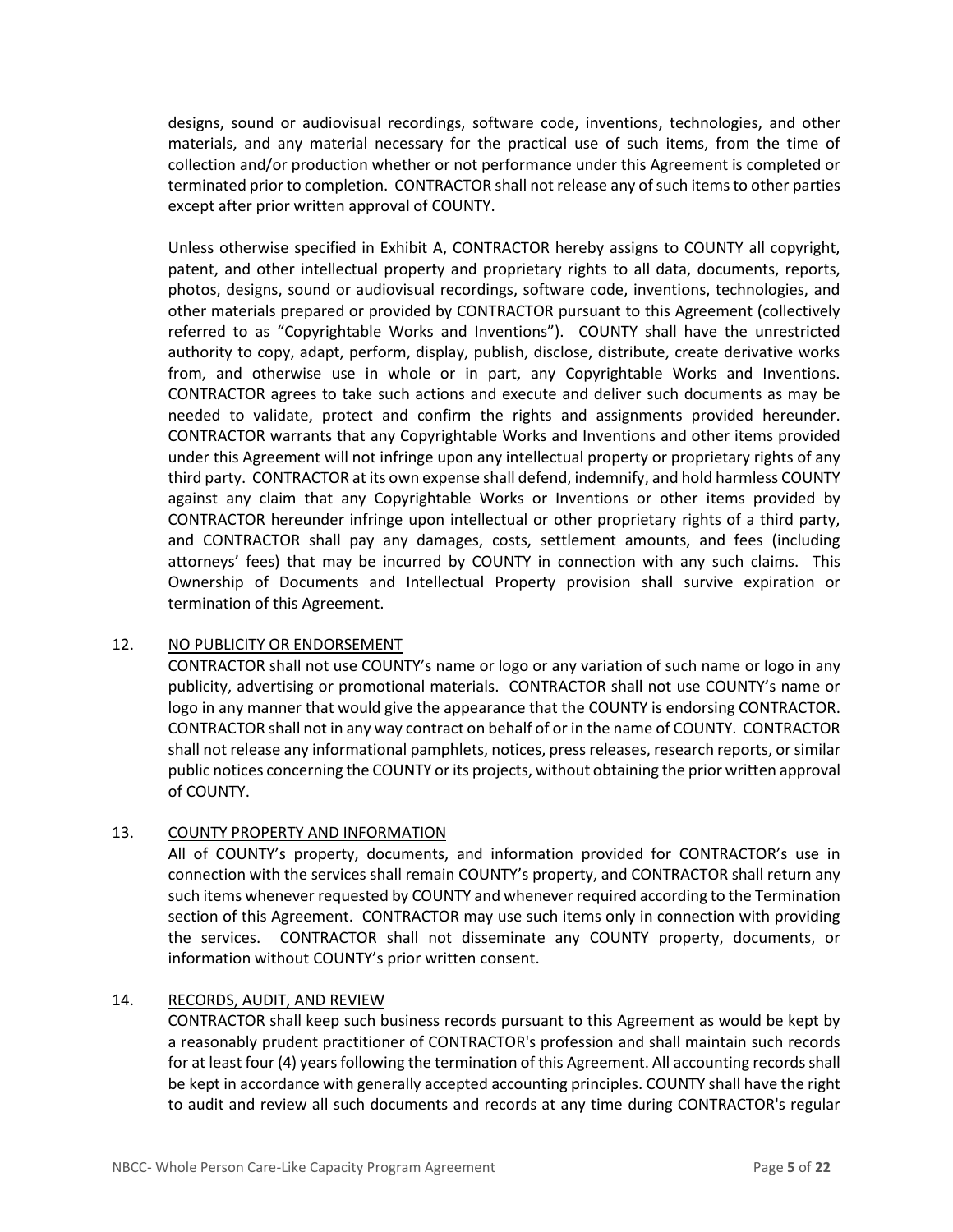business hours or upon reasonable notice. In addition, if this Agreement exceeds ten thousand dollars (\$10,000.00), CONTRACTOR shall be subject to the examination and audit of the California State Auditor, at the request of the COUNTY or as part of any audit of the COUNTY, for a period of three (3) years after final payment under the Agreement (Cal. Govt. Code Section 8546.7). CONTRACTOR shall participate in any audits and reviews, whether by COUNTY or the State, at no charge to COUNTY.

If federal, state or COUNTY audit exceptions are made relating to this Agreement, CONTRACTOR shall reimburse all costs incurred by federal, state, and/or COUNTY governments associated with defending against the audit exceptions or performing any audits or follow-up audits, including but not limited to: audit fees, court costs, attorneys' fees based upon a reasonable hourly amount for attorneys in the community, travel costs, penalty assessments and all other costs of whatever nature. Immediately upon notification from COUNTY, CONTRACTOR shall reimburse the amount of the audit exceptions and any other related costs directly to COUNTY as specified by COUNTY in the notification.

#### 15. INDEMNIFICATION AND INSURANCE

CONTRACTOR agrees to the indemnification and insurance provisions as set forth in EXHIBIT C attached hereto and incorporated herein by reference.

#### 16. NONDISCRIMINATION

COUNTY hereby notifies CONTRACTOR that COUNTY's Unlawful Discrimination Ordinance (Article XIII of Chapter 2 of the Santa Barbara County Code) applies to this Agreement and is incorporated herein by this reference with the same force and effect as if the ordinance were specifically set out herein and CONTRACTOR agrees to comply with said ordinance.

#### 17. NONEXCLUSIVE AGREEMENT

CONTRACTOR understands that this is not an exclusive Agreement and that COUNTY shall have the right to negotiate with and enter into contracts with others providing the same or similar services as those provided by CONTRACTOR as the COUNTY desires.

#### 18. NONASSIGNMENT

CONTRACTOR shall not assign, transfer or subcontract this Agreement or any of its rights or obligations under this Agreement without the prior written consent of COUNTY and any attempt to so assign, subcontract or transfer without such consent shall be void and without legal effect and shall constitute grounds for termination.

#### 19. TERMINATION

- A. By COUNTY. COUNTY may, by written notice to CONTRACTOR, terminate this Agreement in whole or in part at any time, whether for COUNTY's convenience, for nonappropriation of funds, or because of the failure of CONTRACTOR to fulfill the obligations herein.
	- 1. **For Convenience**. COUNTY may terminate this Agreement in whole or in part upon thirty (30) days written notice. During the thirty (30) day period, CONTRACTOR shall, as directed by COUNTY, wind down and cease its services as quickly and efficiently as reasonably possible, without performing unnecessary services or activities and by minimizing negative effects on COUNTY from such winding down and cessation of services.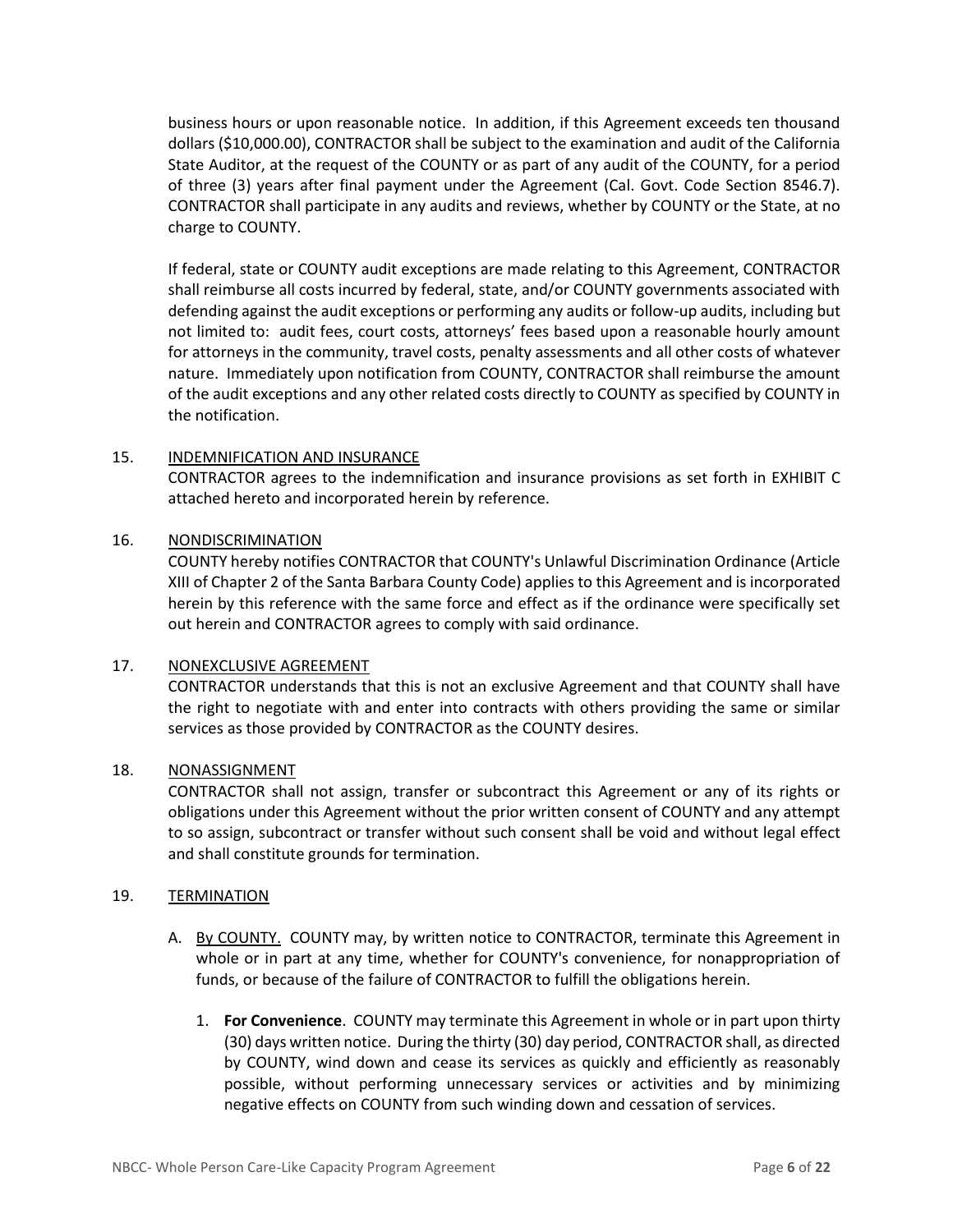- 2. **For Nonappropriation of Funds**. Notwithstanding any other provision of this Agreement, in the event that no funds or insufficient funds are appropriated or budgeted by federal, state or COUNTY governments, or funds are not otherwise available for payments in the fiscal year(s) covered by the term of this Agreement, then COUNTY will notify CONTRACTOR of such occurrence and COUNTY may terminate or suspend this Agreement in whole or in part, with or without a prior notice period. Subsequent to termination of this Agreement under this provision, COUNTY shall have no obligation to make payments with regard to the remainder of the term.
- 3. **For Cause**. Should CONTRACTOR default in the performance of this Agreement or materially breach any of its provisions, COUNTY may, at COUNTY's sole option, terminate or suspend this Agreement in whole or in part by written notice. Upon receipt of notice, CONTRACTOR shall immediately discontinue all services affected (unless the notice directs otherwise) and notify COUNTY as to the status of its performance. The date of termination shall be the date the notice is received by CONTRACTOR, unless the notice directs otherwise.
- B. By CONTRACTOR. Should COUNTY fail to pay CONTRACTOR all or any part of the payment set forth in EXHIBIT B, CONTRACTOR may, at CONTRACTOR's option terminate this Agreement if such failure is not remedied by COUNTY within thirty (30) days of written notice to COUNTY of such late payment.
- C. Upon termination, CONTRACTOR shall deliver to COUNTY all data, estimates, graphs, summaries, reports, and all other property, records, documents or papers as may have been accumulated or produced by CONTRACTOR in performing this Agreement, whether completed or in process, except such items as COUNTY may, by written permission, permit CONTRACTOR to retain. Notwithstanding any other payment provision of this Agreement, COUNTY shall pay CONTRACTOR for satisfactory services performed to the date of termination to include a prorated amount of compensation due hereunder less payments, if any, previously made. In no event shall CONTRACTOR be paid an amount in excess of the full price under this Agreement nor for profit on unperformed portions of service. CONTRACTOR shall furnish to COUNTY such financial information as in the judgment of COUNTY is necessary to determine the reasonable value of the services rendered by CONTRACTOR. In the event of a dispute as to the reasonable value of the services rendered by CONTRACTOR, the decision of COUNTY shall be final. The foregoing is cumulative and shall not affect any right or remedy which COUNTY may have in law or equity.

#### 20. SECTION HEADINGS

The headings of the several sections, and any Table of Contents appended hereto, shall be solely for convenience of reference and shall not affect the meaning, construction or effect hereof.

### 21. SEVERABILITY

If any one or more of the provisions contained herein shall for any reason be held to be invalid, illegal or unenforceable in any respect, then such provision or provisions shall be deemed severable from the remaining provisions hereof, and such invalidity, illegality or unenforceability shall not affect any other provision hereof, and this Agreement shall be construed as if such invalid, illegal or unenforceable provision had never been contained herein.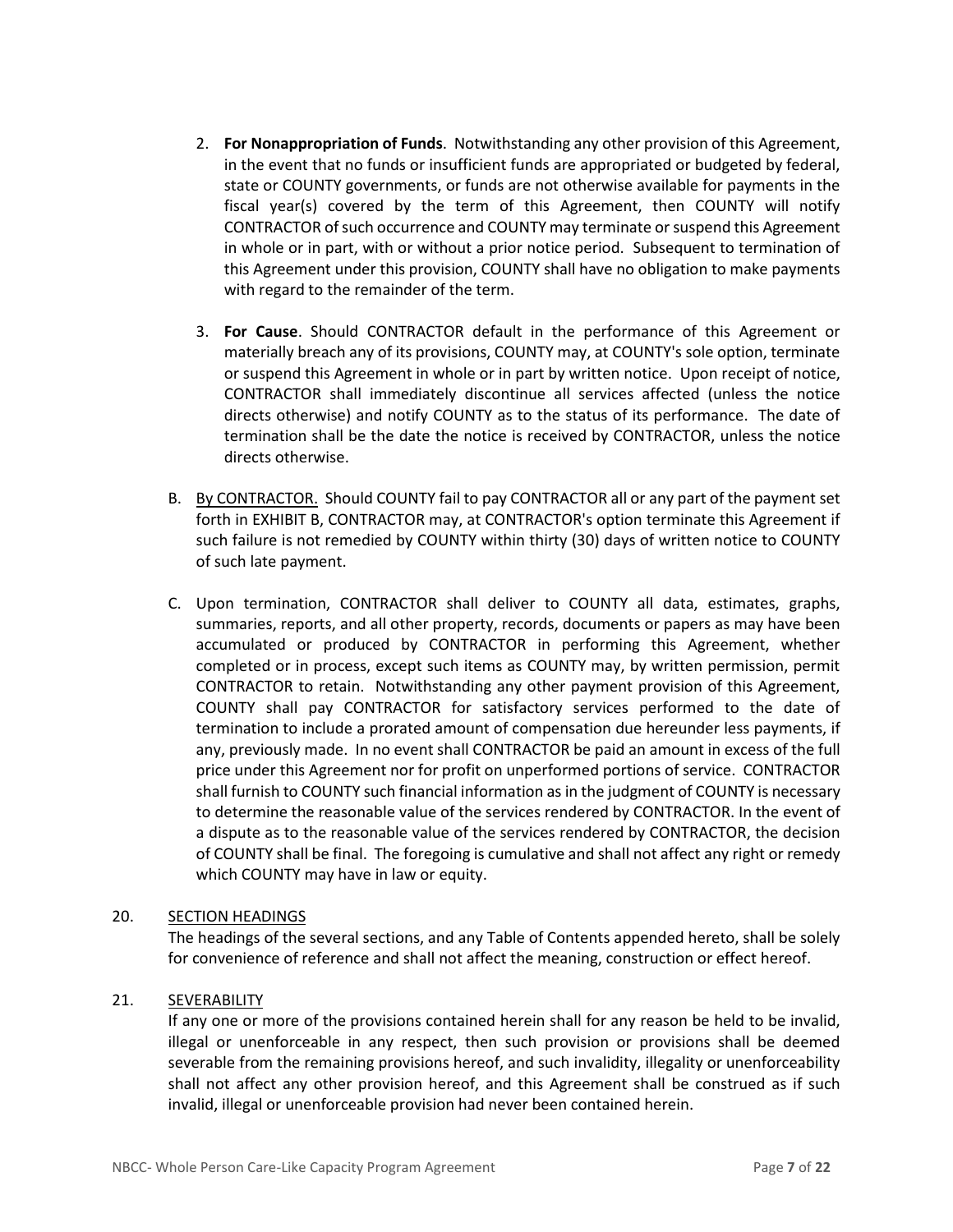#### 22. REMEDIES NOT EXCLUSIVE

No remedy herein conferred upon or reserved to COUNTY is intended to be exclusive of any other remedy or remedies, and each and every such remedy, to the extent permitted by law, shall be cumulative and in addition to any other remedy given hereunder or now or hereafter existing at law or in equity or otherwise.

#### 23. TIME IS OF THE ESSENCE

Time is of the essence in this Agreement and each covenant and term is a condition herein.

#### 24. NO WAIVER OF DEFAULT

No delay or omission of COUNTY to exercise any right or power arising upon the occurrence of any event of default shall impair any such right or power or shall be construed to be a waiver of any such default or an acquiescence therein; and every power and remedy given by this Agreement to COUNTY shall be exercised from time to time and as often as may be deemed expedient in the sole discretion of COUNTY.

#### 25. ENTIRE AGREEMENT AND AMENDMENT

In conjunction with the matters considered herein, this Agreement contains the entire understanding and agreement of the parties and there have been no promises, representations, agreements, warranties or undertakings by any of the parties, either oral or written, of any character or nature hereafter binding except as set forth herein. This Agreement may be altered, amended or modified only by an instrument in writing, executed by the parties to this Agreement and by no other means. Each party waives their future right to claim, contest or assert that this Agreement was modified, canceled, superseded, or changed by any oral agreements, course of conduct, waiver or estoppel.

#### 26. SUCCESSORS AND ASSIGNS

All representations, covenants and warranties set forth in this Agreement, by or on behalf of, or for the benefit of any or all of the parties hereto, shall be binding upon and inure to the benefit of such party, its successors and assigns.

#### 27. COMPLIANCE WITH LAW

CONTRACTOR shall, at its sole cost and expense, comply with all County, State and Federal ordinances and statutes now in force or which may hereafter be in force with regard to this Agreement. The judgment of any court of competent jurisdiction, or the admission of CONTRACTOR in any action or proceeding against CONTRACTOR, whether COUNTY is a party thereto or not, that CONTRACTOR has violated any such ordinance or statute, shall be conclusive of that fact as between CONTRACTOR and COUNTY.

#### 28. CALIFORNIA LAW AND JURISTICTION

This Agreement shall be governed by the laws of the State of California. Any litigation regarding this Agreement or its contents shall be filed in the County of Santa Barbara, if in state court, or in the federal district court nearest to Santa Barbara County, if in federal court.

#### 29. EXECUTION OF COUNTERPARTS

This Agreement may be executed in any number of counterparts and each of such counterparts shall for all purposes be deemed to be an original; and all such counterparts, or as many of them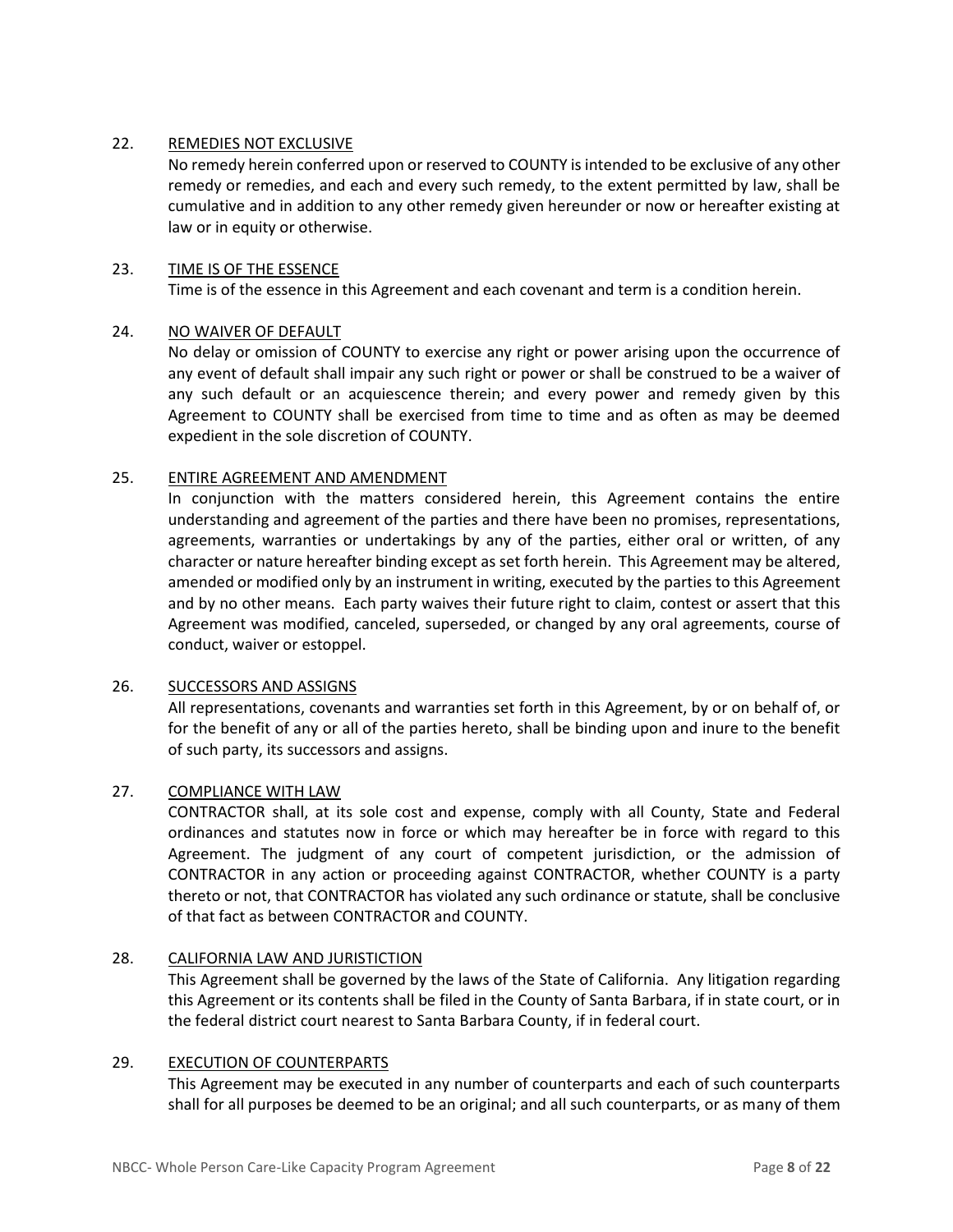as the parties shall preserve undestroyed, shall together constitute one and the same instrument.

#### 30. AUTHORITY

All signatories and parties to this Agreement warrant and represent that they have the power and authority to enter into this Agreement in the names, titles and capacities herein stated and on behalf of any entities, persons, or firms represented or purported to be represented by such entity(ies), person(s), or firm(s) and that all formal requirements necessary or required by any state and/or federal law in order to enter into this Agreement have been fully complied with. Furthermore, by entering into this Agreement, CONTRACTOR hereby warrants that it shall not have breached the terms or conditions of any other contract or agreement to which CONTRACTOR is obligated, which breach would have a material effect hereon.

#### 31. SURVIVAL

All provisions of this Agreement which by their nature are intended to survive the termination or expiration of this Agreement shall survive such termination or expiration.

#### 32. PRECEDENCE

In the event of conflict between the provisions contained in the numbered sections of this Agreement and the provisions contained in the Exhibits, the provisions of the Exhibits shall prevail over those in the numbered sections.

(Signatures on following pages.)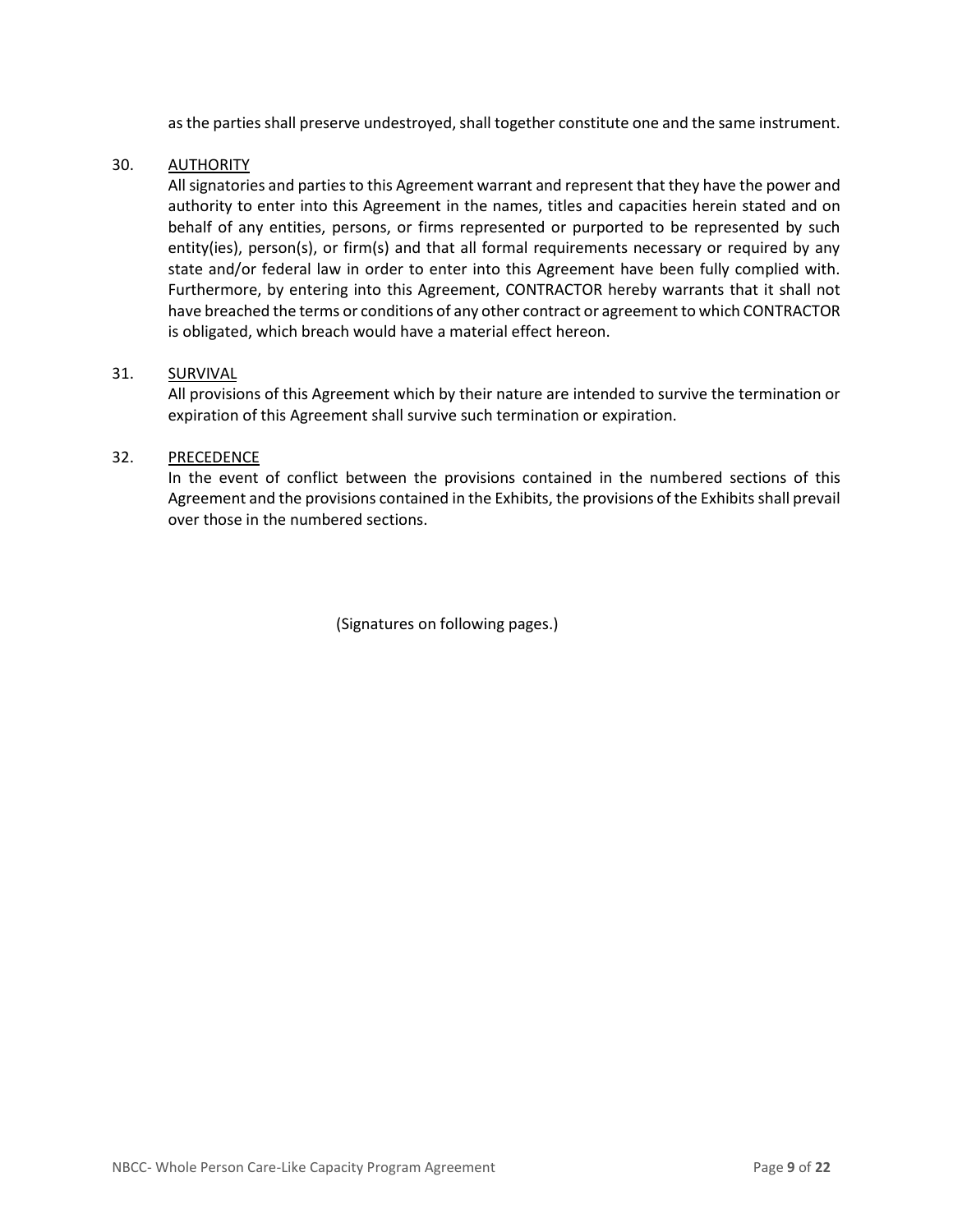**IN WITNESS WHEREOF,** the parties have executed this Agreement to be effective on the date set forth above.

# **ATTEST: COUNTY OF SANTA BARBARA:** Bob Nelson Mona Miyasato County Executive Officer Clerk of the Board By: By: Deputy Clerk Chair, Board of Supervisors Date: when the contract of the contract of the contract of the contract of the contract of the contract of the contract of the contract of the contract of the contract of the contract of the contract of the contract of the **RECOMMENDED FOR APPROVAL: APPROVED AS TO ACCOUNTING FORM:** Van Do-Reynoso, MPH, PhD Betsy M. Schaffer, CPA

Public Health Department Director

Auditor-Controller

By: By:

Department Head Deputy

Rachel Van Mullem County Counsel

Deputy County Counsel **Risk Management** 

### **APPROVED AS TO FORM: APPROVED AS TO FORM:**

Risk Management

By: By: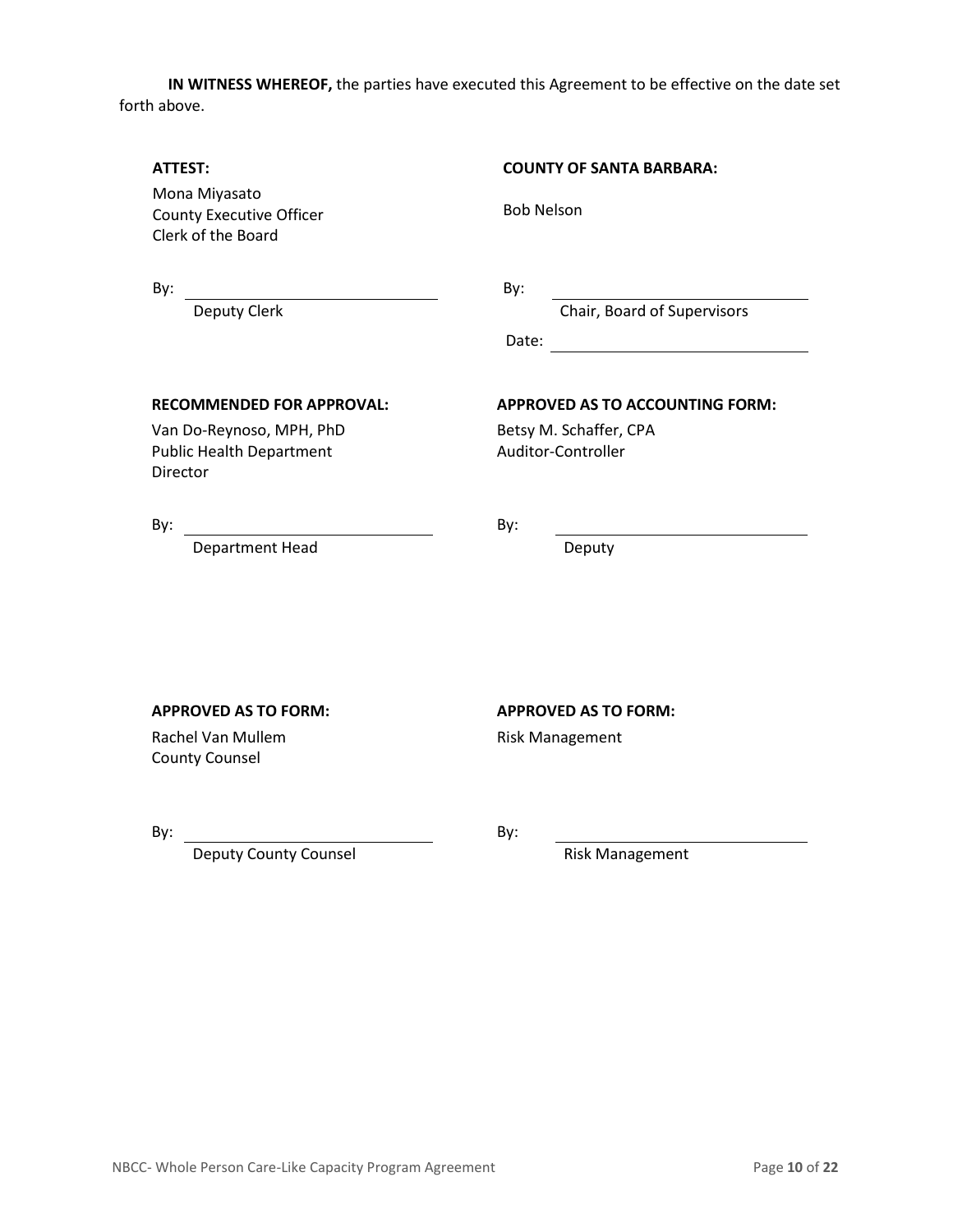**IN WITNESS WHEREOF,** the parties have executed this Agreement to be effective on the date set forth above.

"CONTRACTOR" NBCC

By:\_\_\_\_\_\_\_\_\_\_\_\_\_\_\_\_\_\_\_\_\_\_\_\_\_\_\_\_\_\_

Kristine J. Schwarz, Executive Director

 $By:$ 

Jackie Kurta, President, Board of Directors

By:\_\_\_\_\_\_\_\_\_\_\_\_\_\_\_\_\_\_\_\_\_\_\_\_\_\_\_\_\_\_

Diane Pannkuk, Member, Board of Directors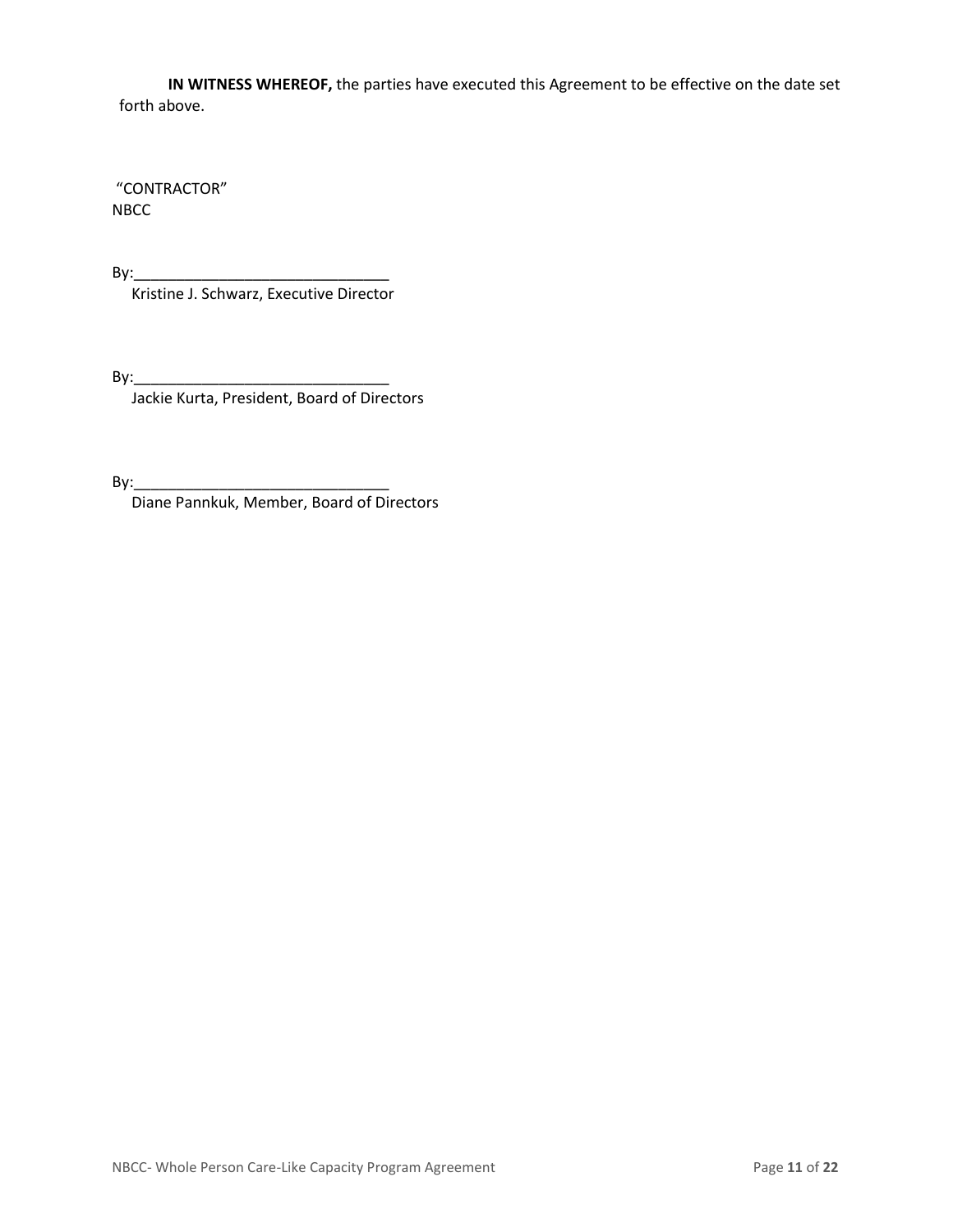# **EXHIBIT A Scope of Services**

#### **A. INTRODUCTION**

NBCC is located at 324 E. Carrillo Street, Ste. C, Santa Barbara, California and provides Shelter Services to Homeless persons.

#### **B. PROJECT DESCRIPTION**

### **1. Purpose**

The Housing for Medically Vulnerable Seniors Program addresses the immediate unsheltered homelessness challenges of vulnerable seniors prioritizing those that resided in or currently reside in Roomkey shelters by providing them with case management, rental assistance and rapid rehousing services in order to transition these families and individuals into permanent housing.

#### **2. Services**

- a. Using the Housing First Model, two full-time Case Managers to serve 36 unduplicated people county-wide. The dedicated Case management Staff would work to provide supportive services to assist prioritized senior clients (age 55 and older) who are referred to New Beginnings through the Coordinated Entry System and the Department of Public Health:
	- i. to identify and match them to appropriate housing;
	- ii. assist clients with rent and other move-in expenses;
	- iii. and work with senior clients to navigate and ultimately overcome barriers that may prevent them from maintaining their housing long term.
- b. Provide comprehensive case management services and temporary financial assistance in order to house seniors includes, but is not limited to, searching for available housing units, helping clients to become document-ready for housing, negotiating with landlords, completing housing applications, household budgeting, rental unit inspections, accompanying clients to landlord meetings, searching for employment, applying for benefits, obtaining legal, behavioral health and other community resources, etc.
- c. Once housed, housing retention services would include arranging for IHSS and other support services, assisting with securing medication, scheduling medical appointments, arranging transportation, providing education around harm reduction, providing help with ADLs, managing hoarding, obtaining food assistance, etc.
- d. Provide integrated care delivery that incorporates health care needs, behavioral health, and social support via client-centered services to seniors that increases the coordination of, and appropriate access to, care for seniors; works to reduce inappropriate emergency and inpatient utilization; and ultimately improves health outcomes for senior clients served.

#### **3. Levels of Accomplishment**

#### a. Goals

CONTRACTOR will provide the following levels of services during the term of the Agreement:

#### **Whole Person Supportive Services**

|                                             | -------- |
|---------------------------------------------|----------|
| Total unduplicated number of persons served |          |

b. Performance Measures

**Goal**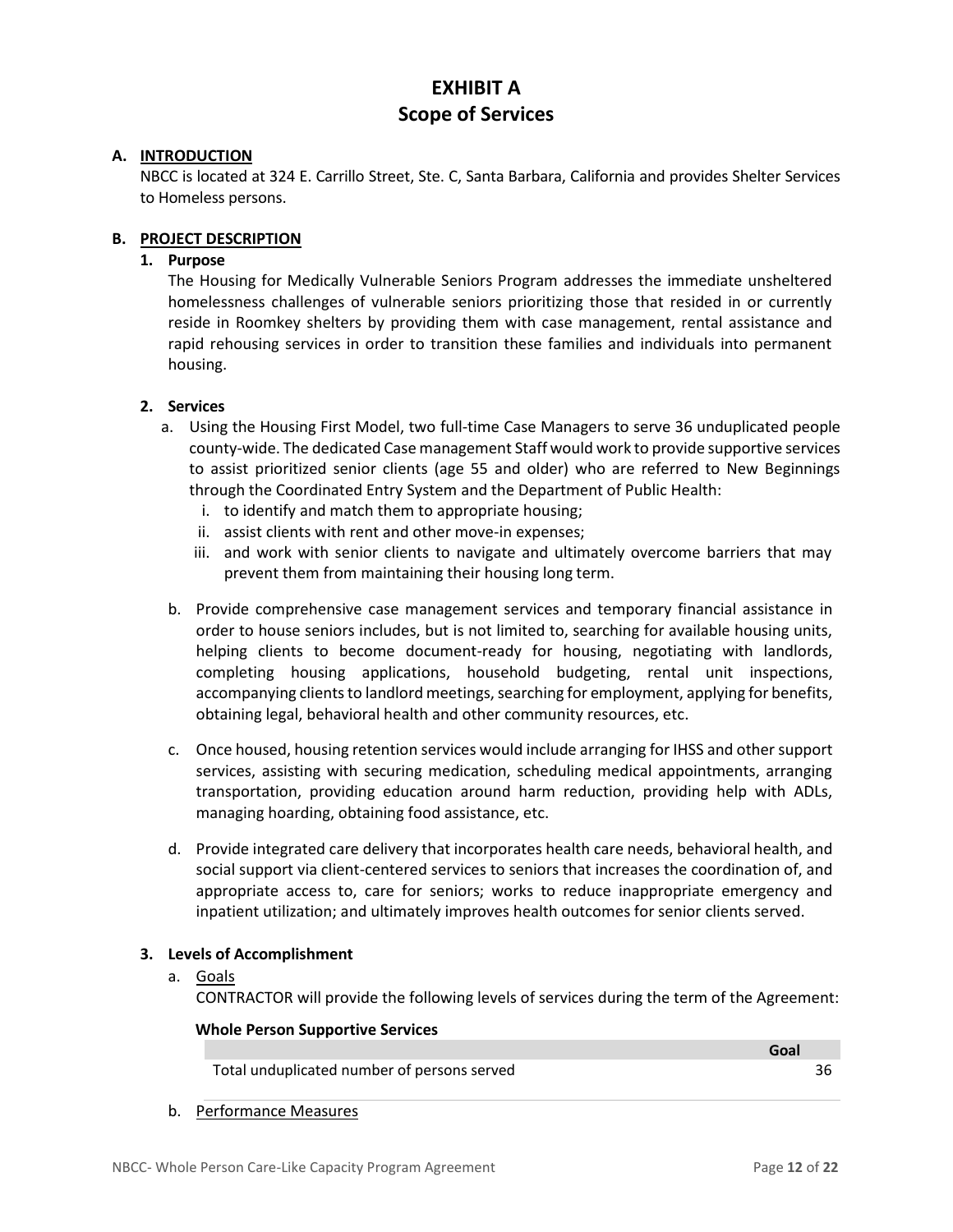CONTRACTOR will meet the following performance measures during the term of the Agreement:

#### **Supportive Services**

|                                                                            | Goal |
|----------------------------------------------------------------------------|------|
| % of participants that will move into permanent housing during enrollment  | 85%  |
| % of participants that will regularly engage in primary care               | 75%  |
| % of participants that will decrease number of emergency department visits | 50%  |
| % of participants that will decrease number of hospitalizations            | 40%  |
| % of participants gaining new or increasing income during enrollment       | 10%  |
| % of participants that will improve health outcomes during enrollment      | 40%  |

#### **C. DATA COLLECTION AND REPORTING**

#### **1. General**

Data collection must be completed in sufficient detail to determine the project's progress in meeting the goals and performance measures as set forth in Section B.3.

#### **2. Report Schedule**

Status Reports are due according to the following schedule:

| <b>Period</b>                       | <b>Due Date</b>  |
|-------------------------------------|------------------|
| July 1, 2021 - September 30, 2021   | October 20, 2021 |
| October 1, 2021 - December 31, 2021 | January 20, 2022 |
| January 1, 2022 - March 31, 2022    | April 20, 2022   |
| April 1, 2022 - June 30, 2022       | July 20, 2022    |
| July 1, 2022 - September 30, 2022   | October 20, 2022 |
| October 1, 2022 - December 31, 2022 | January 20, 2023 |
| January 1, 2023 - March 31, 2023    | April 20, 2023   |
| April 1, 2023 - June 30, 2023       | July 20, 2023    |
| July 1, 2023 - September 30, 2023   | October 20, 2023 |
| October 1, 2023 - December 31, 2023 | January 20, 2024 |
| January 1, 2024 - March 31, 2024    | April 20, 2024   |
| April 1, 2024 - June 30, 2024       | July 20, 2024    |

Disbursement of funds is contingent upon receipt of Status Reports.

#### **3. Report Content**

Status Reports must contain the following:

- a. APR CONTRACTOR Report generated from the Santa Barbara County Homeless Management Information System (HMIS),
- b. Data on goals and permanent measures as set forth in Section B.3.,
- c. Data on funding received for the project from all sources, and
- d. Signature of CONTRACTOR's Executive Director or his or her designee attesting to the accuracy of the information submitted.

See Attachment A1 for a Status Report sample.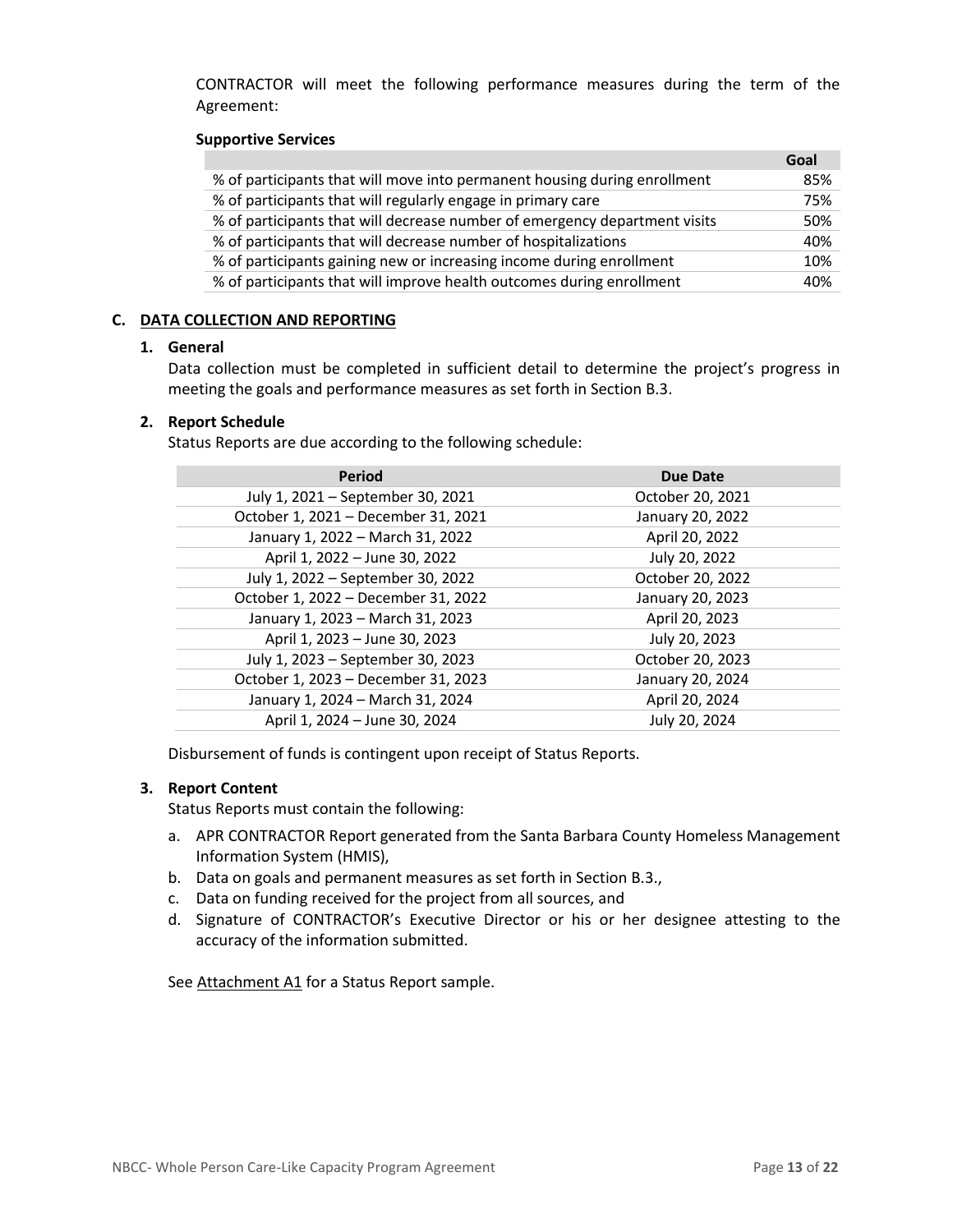# **Attachment A1 Status Report Sample**

**State WPC** County **COUNTS COUNTS A** Quarterly Status Report County County of Santa Barbara<br>Community Constructs Department

|                                            | state wrc                                                                  |                            |                                                                                                                     |                            |                                                                                                              |                  |                      | <b>Community Services Department</b>                                                                             |
|--------------------------------------------|----------------------------------------------------------------------------|----------------------------|---------------------------------------------------------------------------------------------------------------------|----------------------------|--------------------------------------------------------------------------------------------------------------|------------------|----------------------|------------------------------------------------------------------------------------------------------------------|
| barbara.ca.us.                             |                                                                            |                            | Instructions: Submit this status report to Roc Lowry, Housing Program Specialist by email to roclowry@co.santa-     |                            |                                                                                                              |                  |                      |                                                                                                                  |
| Quarter 1<br><b>Quarter 5</b><br>Quarter 9 | $7/1/2021 - 9/30/2021$<br>$7/1/2022 - 9/30/2022$<br>$7/1/2023 - 9/30/2023$ | $\Box$<br>$\Box$<br>$\Box$ | <b>Quarter 2</b><br>10/1/2021-12/31/2021<br>Quarter 6<br>10/1/2022-12/31/2022<br>Quarter 10<br>10/1/2023-12/31/2023 | $\Box$<br>$\Box$<br>$\Box$ | Quarter 3<br>$1/1/22 - 3/31/2022$<br>Quarter 7<br>$1/1/23 - 3/31/2023$<br>Quarter 11<br>$1/1/24 - 3/31/2024$ |                  | ⊏<br>$\Box$          | Quarter 4<br>4/1/2022 -6/30/2022<br><b>Quarter 8</b><br>4/1/2023 -6/30/2023<br>Quarter 12<br>4/1/2024 -6/30/2024 |
| Agency<br>Project                          | New Beginnings Counseling Center<br>Program - WPC                          |                            | Housing for Medically Vulnerable Seniors                                                                            |                            | Contact<br>Person<br><b>Phone</b><br><b>Number</b>                                                           | Kristine Schwarz | 805-963-7777 ext.144 |                                                                                                                  |
| Contract                                   |                                                                            |                            |                                                                                                                     |                            |                                                                                                              |                  |                      |                                                                                                                  |

### 1. CONTRACTOR Report

Generate an APR CONTRACTOR Reports from the Santa Barbara County Homeless Management Information System for the reporting period and attach a print-out to this report.

**# Email Address** kschwarz@sbnbcc.org

### 2. Accomplishments

#### **Goals**

|                                             | Goal | Quarter | Program-to-Date |
|---------------------------------------------|------|---------|-----------------|
| Suppotive Services                          |      |         |                 |
| Total unduplicated number of persons served | 36   |         |                 |

#### **Performance Measures**

|                                                                               |      | Quarter                   |                            | Program-to-Date                      |                              |                                      |                                      |
|-------------------------------------------------------------------------------|------|---------------------------|----------------------------|--------------------------------------|------------------------------|--------------------------------------|--------------------------------------|
|                                                                               | Goal | <b>Universe</b><br>$($ #) | # Meeting<br><b>Target</b> | %<br><b>Meeting</b><br><b>Target</b> | <b>Universe</b><br>$($ # $)$ | #<br><b>Meeting</b><br><b>Target</b> | %<br><b>Meeting</b><br><b>Target</b> |
| <b>Overnight Parking</b>                                                      |      |                           |                            |                                      |                              |                                      |                                      |
| % of participants that will move into<br>permanent housing during enrollment  | 85%  |                           |                            |                                      |                              |                                      |                                      |
| % of participants that will regularly<br>engage in primary care               | 75%  |                           |                            |                                      |                              |                                      |                                      |
| % of participants that will decrease<br>number of emergency department visits | 50%  |                           |                            |                                      |                              |                                      |                                      |
| % of participants that will decease<br>number of hospitalizations             | 40%  |                           |                            |                                      |                              |                                      |                                      |
| % of participants gaining new or<br>increasing income during enrollment       | 10%  |                           |                            |                                      |                              |                                      |                                      |
| % of participants that will improve<br>health outcomes during enrollment      | 40%  |                           |                            |                                      |                              |                                      |                                      |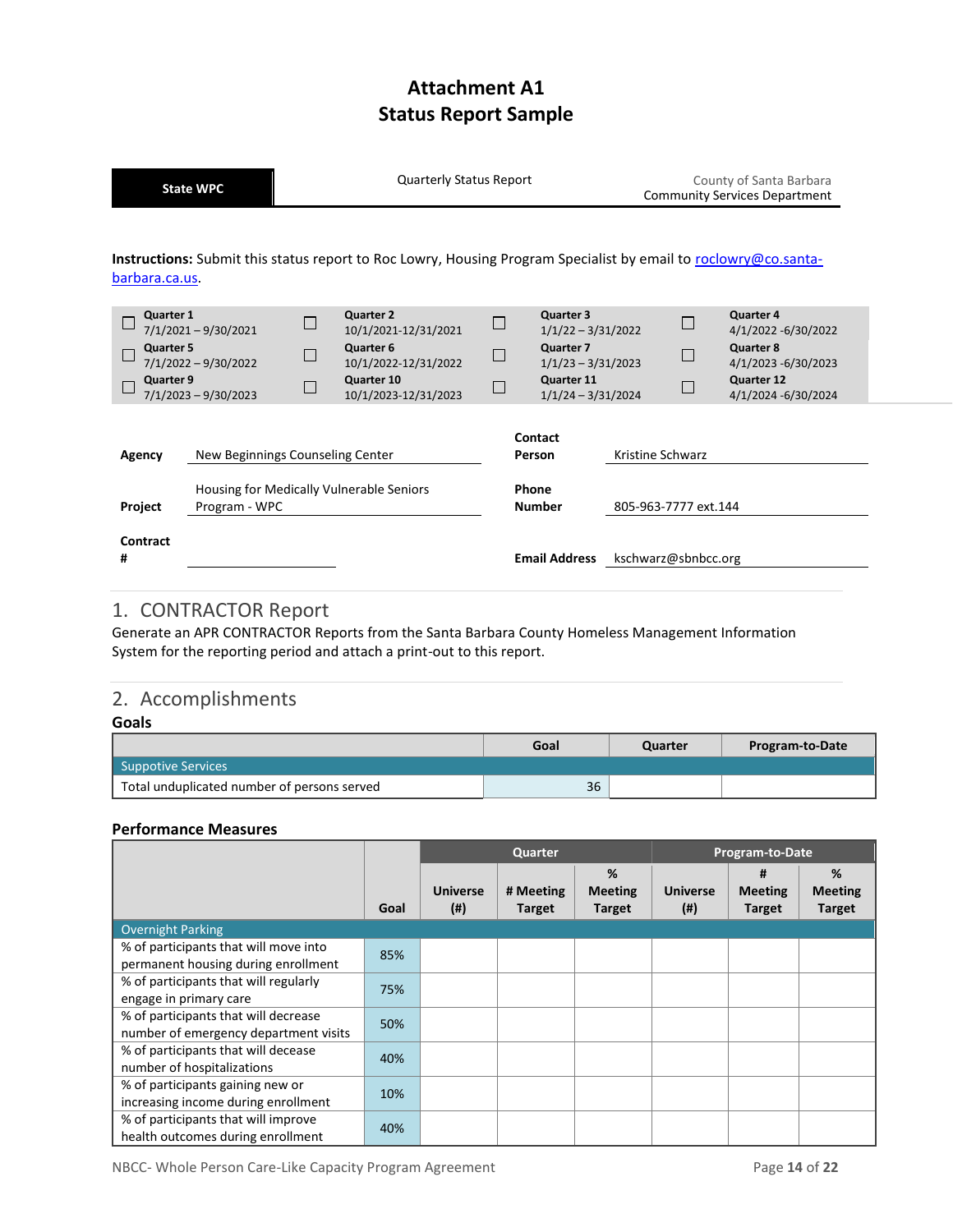### **Attachment A1 Status Report Sample Continued**

| <b>State WPC</b> | County of Santa Barbara<br>Quarterly Status Report<br><b>Community Services Department</b>                     |
|------------------|----------------------------------------------------------------------------------------------------------------|
| <b>Narrative</b> |                                                                                                                |
|                  | Describe the project's progress in meeting the goals and performance measures as set forth in the Agreement If |

Describe the project's progress in meeting the goals and performance measures as set forth in the Agreement. If the project is not performing as planned, provide an explanation.

### 3. Race & Ethnicity Data

|                                                         | Quarter | Program-to-Date |
|---------------------------------------------------------|---------|-----------------|
|                                                         | Total   | <b>Total</b>    |
| RACE                                                    |         |                 |
| White                                                   |         |                 |
| Black/African American                                  |         |                 |
| Asian                                                   |         |                 |
| American Indian/Alaskan Native                          |         |                 |
| Native Hawaiian/Other Pacific Islander                  |         |                 |
| American Indian/Alaskan Native & White                  |         |                 |
| Asian & White                                           |         |                 |
| Black/African American & White                          |         |                 |
| American Indian/Alaskan Native & Black/African American |         |                 |
| Other multi-racial                                      |         |                 |
| <b>Totals in RACE</b>                                   |         |                 |
| ETHNICITY <sup>1</sup>                                  |         |                 |
| Hispanic or Latino <sup>2</sup>                         |         |                 |
| Not Hispanic or Latino                                  |         |                 |
| <b>Totals in ETHNICITY</b>                              |         |                 |

### 4. Project Funding

Report funding received for the **project** during the quarter and year-to-date by source.

#### **Other Funds**

|                                         | Amount |  |
|-----------------------------------------|--------|--|
| <b>Other Federal Funds</b>              |        |  |
| <b>State Funds</b>                      |        |  |
| Local Funds                             |        |  |
| Private Funds                           |        |  |
| Other Funds (Specify fund source below) |        |  |
|                                         |        |  |
|                                         |        |  |
| <b>Total</b>                            |        |  |

 $\overline{a}$ <sup>1</sup> Totals in race and Ethnicity must be equal to each other. Please state a Race and Ethnicity for each client.

<sup>&</sup>lt;sup>2</sup> Subset of total per racial category. Hispanic or Latino refers to a person of Cuban, Mexican, Puerto Rican, South or Central American, or other Spanish culture or origin, regardless of race.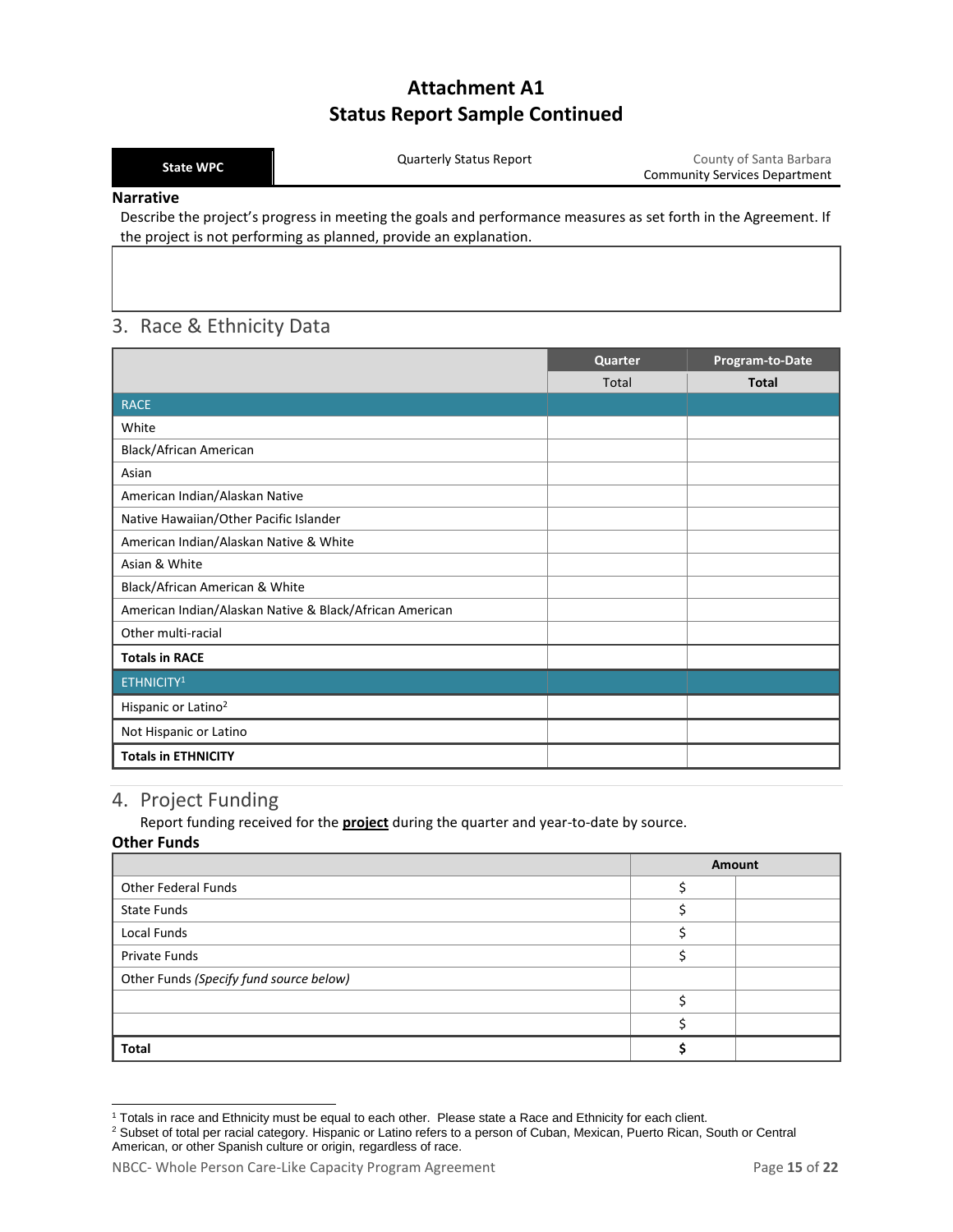# **Attachment A1 Status Report Sample Continued**

| <b>State WPO</b> |  |
|------------------|--|
|                  |  |

**State WPC** Quarterly Status Report County of Santa Barbara Community Services Department

## 5. Additional Comments

Provide any additional comments on areas of this report that need explanation.

### 6. Submission Certification

I certify that all information stated in and attached to this report is true and accurate.

Signature: Date: Name & Title: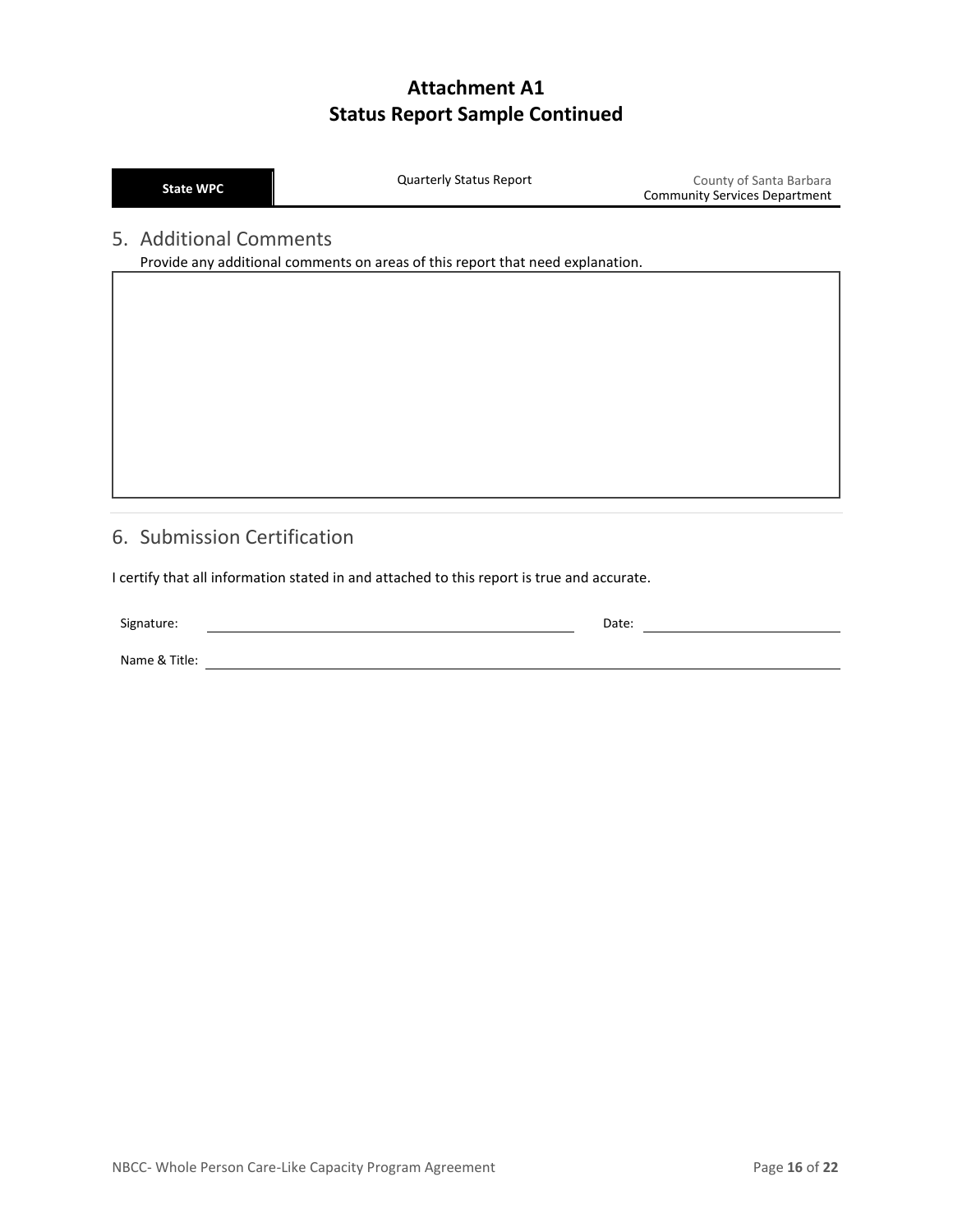### **EXHIBIT B Budget and Payment Procedures**

- **A.** For CONTRACTOR services to be rendered under this Agreement, CONTRACTOR shall be paid a total contract amount, including cost reimbursements, not to exceed **\$498,750.**
- **B.** Payment for services and /or reimbursement of costs shall be made upon CONTRACTOR's satisfactory performance, based upon the scope and methodology contained in **EXHIBIT A** as determined by COUNTY. Payment for services and/or reimbursement of costs shall be based upon the costs, expenses, overhead charges and hourly rates for personnel, as defined in **Attachment B1** (Schedule of Fees). Invoices submitted for payment that are based upon **Attachment B1** must contain sufficient detail to enable an audit of the charges and provide supporting documentation if so specified in **EXHIBIT A.**
- **C.** Upon completion of the work detailed in **EXHIBIT A** and/or delivery to COUNTY of item(s) specified therein, CONTRACTOR shall submit to the COUNTY DESIGNATED REPRESENTATIVE an invoice or certified claim on the County Treasury for the service performed. This invoice or certified claim must cite the assigned Board Contract Number. COUNTY DESIGNATED REPRESENTATIVE shall evaluate the quality of the service performed and/or the item(s) delivered and if found to be satisfactory and within the cost basis of **Attachment B1** shall initiate payment processing. COUNTY shall pay invoices or claims for satisfactory work within 30 days of receipt of correct and complete invoices or claims from CONTRACTOR.

#### **D. INVOICE/PAYMENT REQUESTS**

The invoice/payment request must include the following:

- 1. Expenditure Summary and Payment Request (ESPR) form, a sample of which is found on Attachment B2, containing an itemized list of expenditures for which reimbursement is requested.
- 2. Supporting documentation:
	- Third-party invoices or receipts

Copies of cancelled checks

Payroll registers and time and activity sheets

- $\Box$  Documentation of referral from the Coordinated Entry System for new participants receiving Rapid Re-housing Services
- **E.** COUNTY's failure to discover or object to any unsatisfactory work or billings prior to payment will not constitute a waiver of COUNTY's right to require CONTRACTOR to correct such work or billings or seek any other legal remedy.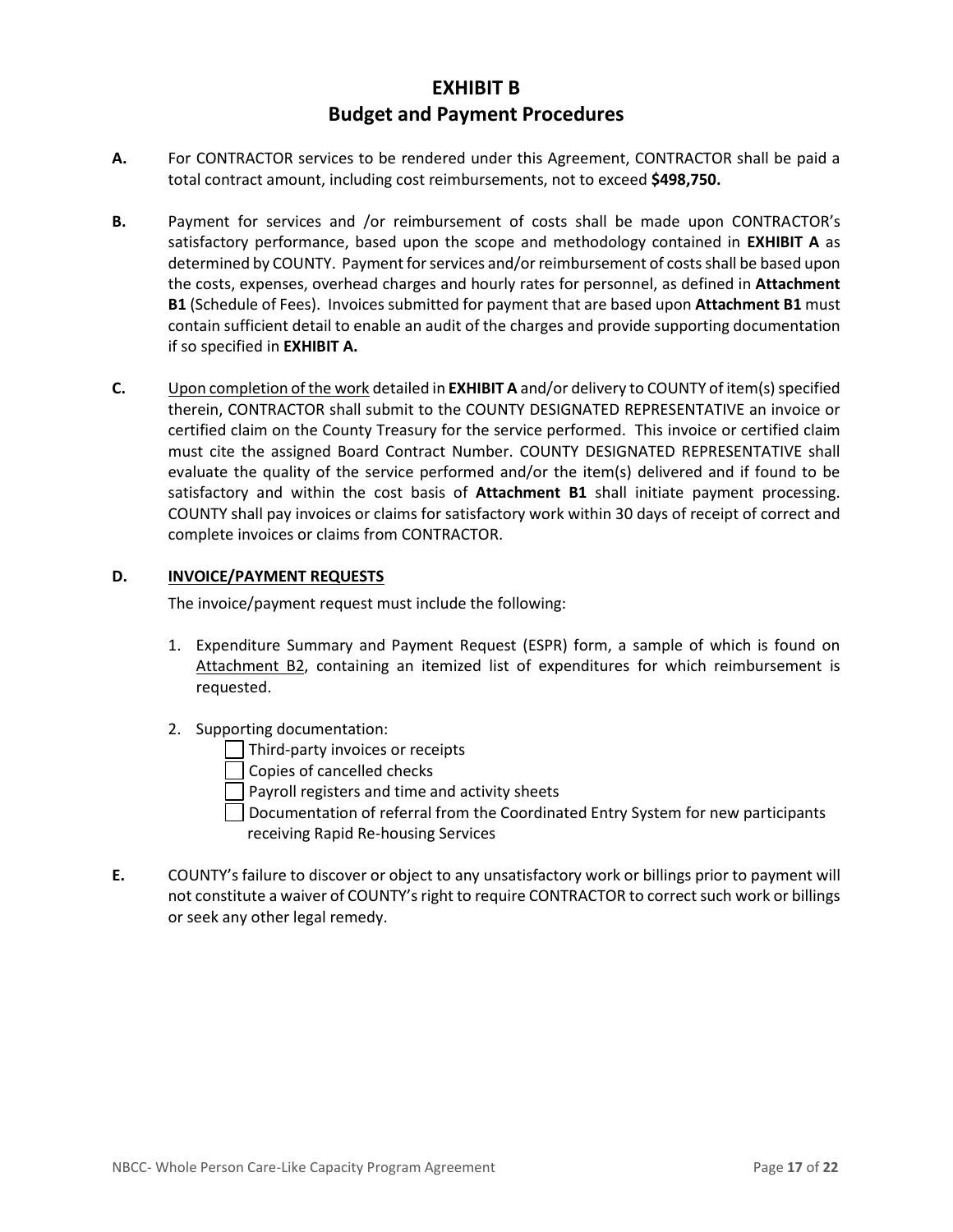## **Attachment B1 Schedule of Fees**

The Parties agree changes to Expenditure line items to be used for eligible expenditures in excess of (10%) require an approved Budget Amendment, as does the addition or deletion of Revenue or Expenditure line items to be used for eligible expenditures. The overall amount of funds is not to be changed.



# State of California 2021 - 2024 Whole Person Care Grant

Project Budget - Expenses

| Project Title         | Safe Parking Rapid Rehousing and Homeless Outreach Program |  |  |  |
|-----------------------|------------------------------------------------------------|--|--|--|
| <b>Applicant Name</b> | NBCC dba New Beginnings                                    |  |  |  |

#### **Expenses**

| <b>Expense</b>                                                                                     | <b>Total Program Budget</b> |
|----------------------------------------------------------------------------------------------------|-----------------------------|
| Salaries, Benefits, and Payroll Taxes - Provide detail for all program staff. Add lines as needed. |                             |
| Program Manager - .10 FTE @ 100% - \$65,000/year x 3 years                                         | 19,500<br>\$                |
| Case Manager 2.0 FTE @ 100% - \$45,760/year x 3 years                                              | \$<br>274,560               |
| Executive Director/Program Director .05 FTE @ 100% - \$115,000 x 3 years                           | \$<br>17,250                |
| Grants and Compliance Manager .075 FTE @ 100% - \$65,000 x 3 years                                 | \$<br>14,625                |
| <b>Employee Benefits and Payroll Taxes</b>                                                         | \$<br>61,928                |
| <b>Client Services and Direct Assistance</b>                                                       |                             |
| RRH/HP - Financial Assistance                                                                      |                             |
| RRH/HP - Rental Assistance                                                                         |                             |
| Other (Please specify): Flexible, e.g., moving costs, app fees                                     |                             |
| <b>Consultants and Contracts</b>                                                                   | \$<br>7,500                 |
| Facility, Utilities, and Maintenance                                                               | \$<br>17,500                |
| Telephone, Fax, and Internet                                                                       | \$<br>6,200                 |
| Supplies                                                                                           | \$<br>3,344                 |
| Postage and Shipping                                                                               | \$<br>400                   |
| Marketing                                                                                          | \$<br>1,000                 |
| Travel, Mileage, and Training                                                                      | \$<br>18,568                |
| <b>Equipment Rental and Maintenance</b>                                                            | \$<br>2,500                 |
| Insurance                                                                                          | \$<br>4,000                 |
| Other (specify below)                                                                              |                             |
|                                                                                                    | \$                          |
| Indirect Costs (Not to exceed 10% of total request)                                                | \$<br>49,875                |
| <b>Total Expenses</b>                                                                              | \$<br>498,750               |

#### Narrative (optional)

Budget is for three years.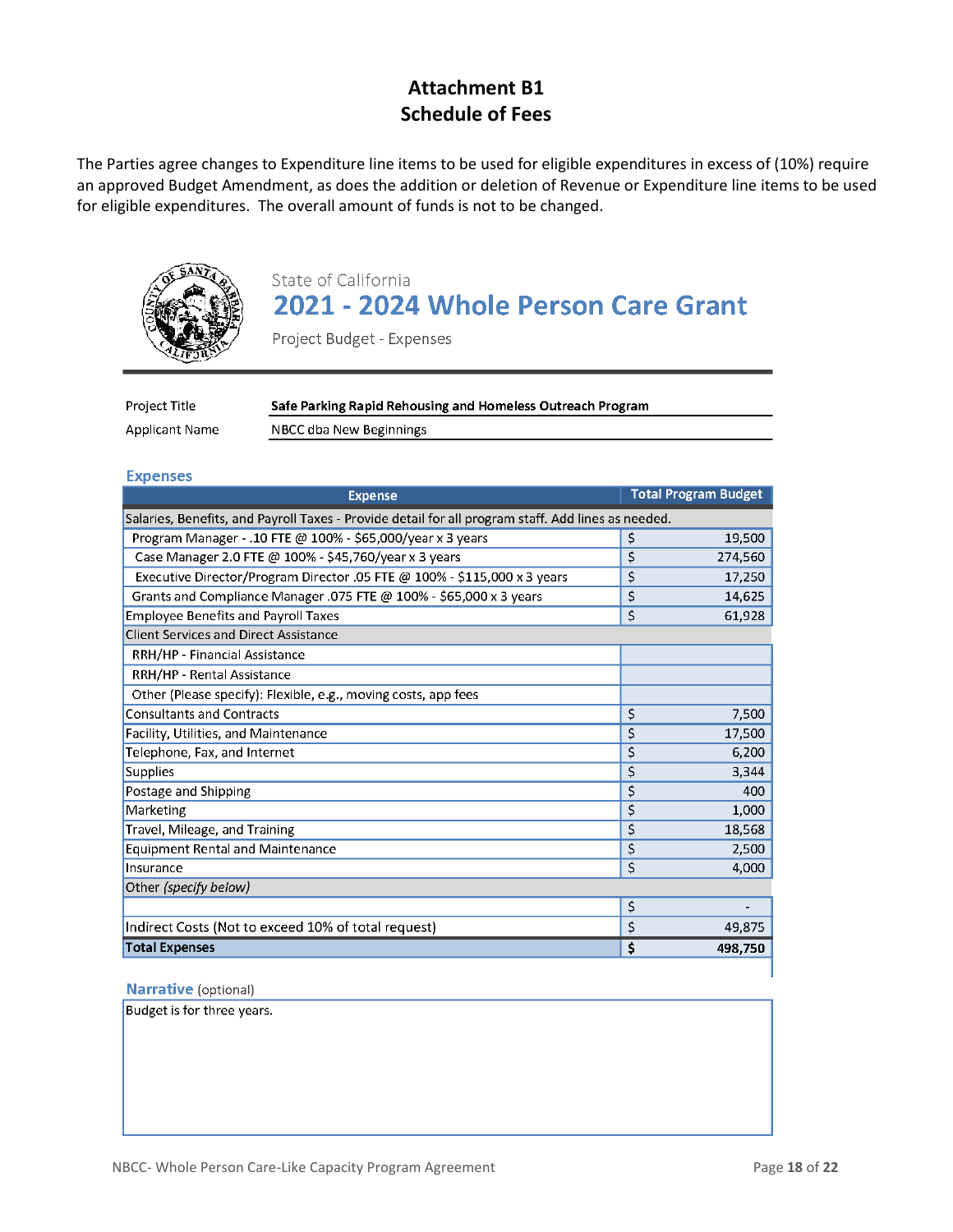# **Attachment B2 Expenditure Summary and Payment Request**

#### **EXPENDITURE SUMMARY AND PAYMENT REQUEST (ESPR)**

**State of California Whole Person Care** 

#### County of Santa Barbara Com

|                                                 | COUTILY OF SAME DAIDATA COMMUNITY SERVICES DEDAILMENT                                                                                     |                    |                                           |                                                  |                                                                                                                                       |                                                                                                                                                    |
|-------------------------------------------------|-------------------------------------------------------------------------------------------------------------------------------------------|--------------------|-------------------------------------------|--------------------------------------------------|---------------------------------------------------------------------------------------------------------------------------------------|----------------------------------------------------------------------------------------------------------------------------------------------------|
| <b>Agency Name:</b><br>Address:                 | <b>NBCC</b><br>Project Name: Housing for Seniors Program - Whole Person Care Pilot<br>324 E. Carrillo St, Ste. C, Santa Barbara, CA 93101 |                    | 847856390<br><b>DUNS#:</b>                | <b>ESPR Request #:</b><br><b>Date Submitted:</b> |                                                                                                                                       |                                                                                                                                                    |
| <b>Contact Person:</b><br><b>Email Address:</b> | <b>Kristine Schwarz</b>                                                                                                                   | Title:<br>Phone #: | <b>Executive Director</b><br>805-884-0171 | <b>Report Period:</b>                            | Q1 (Jul - Sep 2021)<br>O2 (Oct-Dec 2021)<br>□ 03 (Jan - Mar 2022)<br>Q4 (Apr - June 2022)<br>Q5 (Jul - Sep 2022)<br>O6 (Oct-Dec 2022) | Q7 (Jan - Mar 2023)<br>Q8 (April - June 2023)<br>$\Box$ Q9 (Jul - Sep 2023)<br>010 (Oct-Dec 2023)<br>Q11 (Jan - Mar 2024)<br>012 (Apr - June 2024) |
| <b>Staff Person:</b>                            | nit completed ESPR and required documentation to:                                                                                         | Title:             |                                           | <b>PO/Contract #:</b><br><b>HCD Project #:</b>   |                                                                                                                                       |                                                                                                                                                    |

Subn

Staff Person: Email Address: Phone #:

#### **Grant Budget and Expenditures**

| <b>Activity</b>                              | <b>Eligible Costs</b>                  | <b>Budget</b> | <b>Previous</b><br><b>Drawdowns</b> | <b>Requested</b><br><b>Drawdown</b> | <b>New Available Balance</b> |
|----------------------------------------------|----------------------------------------|---------------|-------------------------------------|-------------------------------------|------------------------------|
|                                              | <b>Supportive Services Staff Costs</b> | 387,863.00    |                                     |                                     |                              |
| Supportive Services for Whole Person Program | <b>Operating Costs</b>                 | 61,012.00     |                                     |                                     |                              |
|                                              | <b>Indirect Costs</b>                  | 49,875.00     |                                     |                                     |                              |
|                                              | <b>TOTAL</b>                           | 498.750.00    |                                     |                                     | $\sim$                       |

 $\Box$  Check this box if this is the final payment.

#### **Certification**

I certify to the best of my knowledge and belief that this report is true and complete and I have reviewed all supporting documentation. Disbursements have been made for the purpose and conditions of this grant and have not been paid by any other source.

Name

Signature

#### Manager / Fiscal Officer

#### Administrator / Executive Director

| Name      | <b>Title</b> |
|-----------|--------------|
|           |              |
| Signature | Date         |

Title

Date

 $2021 - 2024$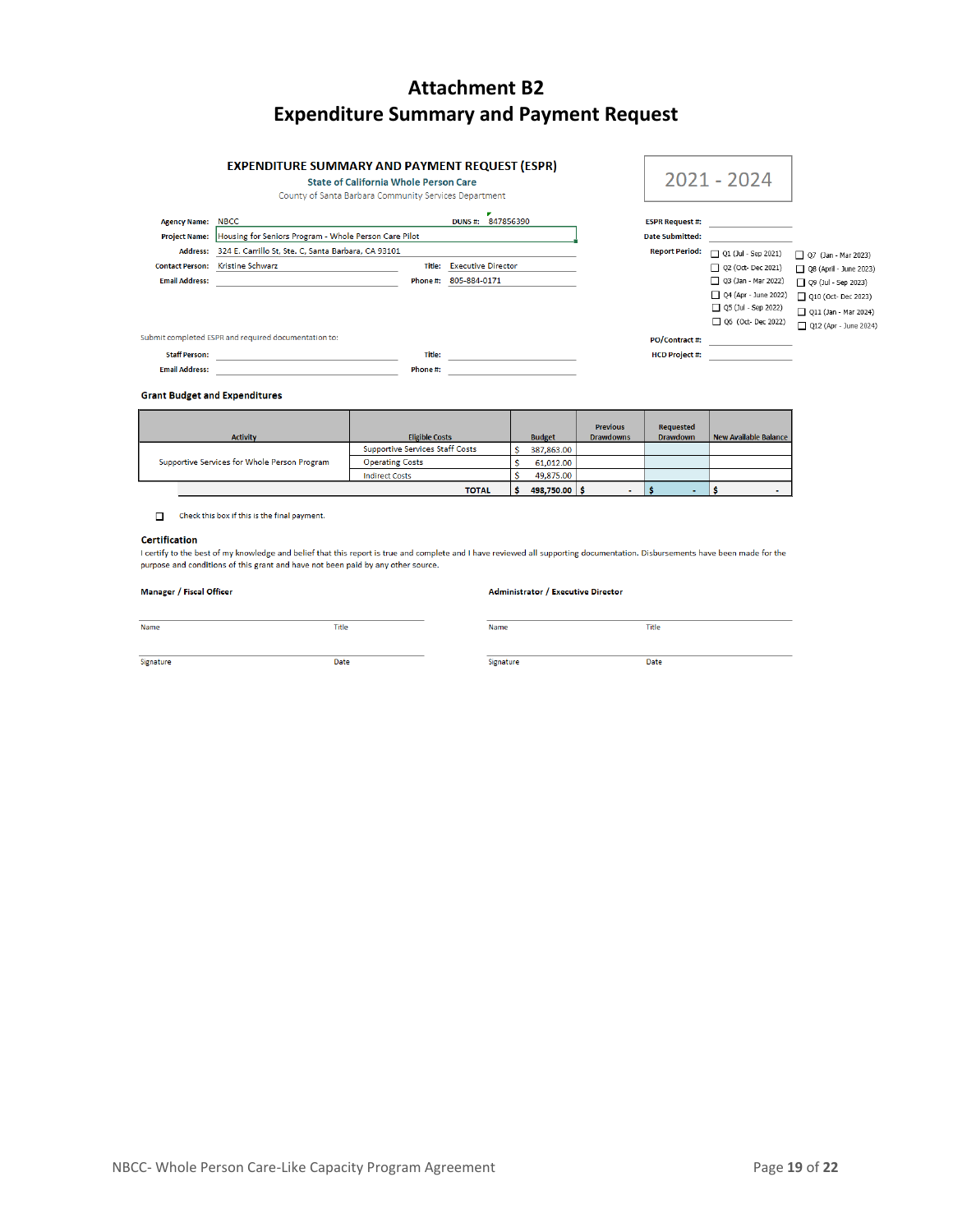#### **EXHIBIT C**

### **INDEMNIFICATION AND INSURANCE REQUIREMENTS (For Professional Contracts)**

#### INDEMNIFICATION

CONTRACTOR agrees to indemnify, defend (with counsel reasonably approved by COUNTY) and hold harmless COUNTY and its officers, officials, employees, agents and volunteers from and against any and all claims, actions, losses, damages, judgments and/or liabilities arising out of this Agreement from any cause whatsoever, including the acts, errors or omissions of any person or entity and for any costs or expenses (including but not limited to attorneys' fees) incurred by COUNTY on account of any claim except where such indemnification is prohibited by law. CONTRACTOR's indemnification obligation applies to COUNTY's active as well as passive negligence but does not apply to COUNTY's sole negligence or willful misconduct.

#### NOTIFICATION OF ACCIDENTS AND SURVIVAL OF INDEMNIFICATION PROVISIONS

CONTRACTOR shall notify COUNTY immediately in the event of any accident or injury arising out of or in connection with this Agreement. The indemnification provisions in this Agreement shall survive any expiration or termination of this Agreement.

#### **INSURANCE**

CONTRACTOR shall procure and maintain for the duration of this Agreement insurance against claims for injuries to persons or damages to property which may arise from or in connection with the performance of the work hereunder and the results of that work by the CONTRACTOR, his agents, representatives, employees or subcontractors.

- A. Minimum Scope of Insurance Coverage shall be at least as broad as:
	- 1. **Commercial General Liability (CGL):** Insurance Services Office (ISO) Form CG 00 01 covering CGL on an "occurrence" basis, including products-completed operations, personal & advertising injury, with limits no less than \$1,000,000 per occurrence and \$2,000,000 in the aggregate.
	- 2. **Automobile Liability**: ISO Form Number CA 00 01 covering any auto (Code 1), or if CONTRACTOR has no owned autos, hired, (Code 8) and non-owned autos (Code 9), with limit no less than \$1,000,000 per accident for bodily injury and property damage.
	- 3. **Workers' Compensation**: as required by the State of California, with Statutory Limits, and Employer's Liability Insurance with limit of no less than \$1,000,000 per accident for bodily injury or disease.
	- 4. **Professional Liability** (Errors and Omissions) Insurance appropriate to the CONTRACTOR'S profession, with limit of no less than \$1,000,000 per occurrence or claim, \$2,000,000 aggregate.

If the CONTRACTOR maintains higher limits than the minimums shown above, the COUNTY requires and shall be entitled to coverage for the higher limits maintained by the CONTRACTOR. Any available insurance proceeds in excess of the specified minimum limits of insurance and coverage shall be available to the COUNTY.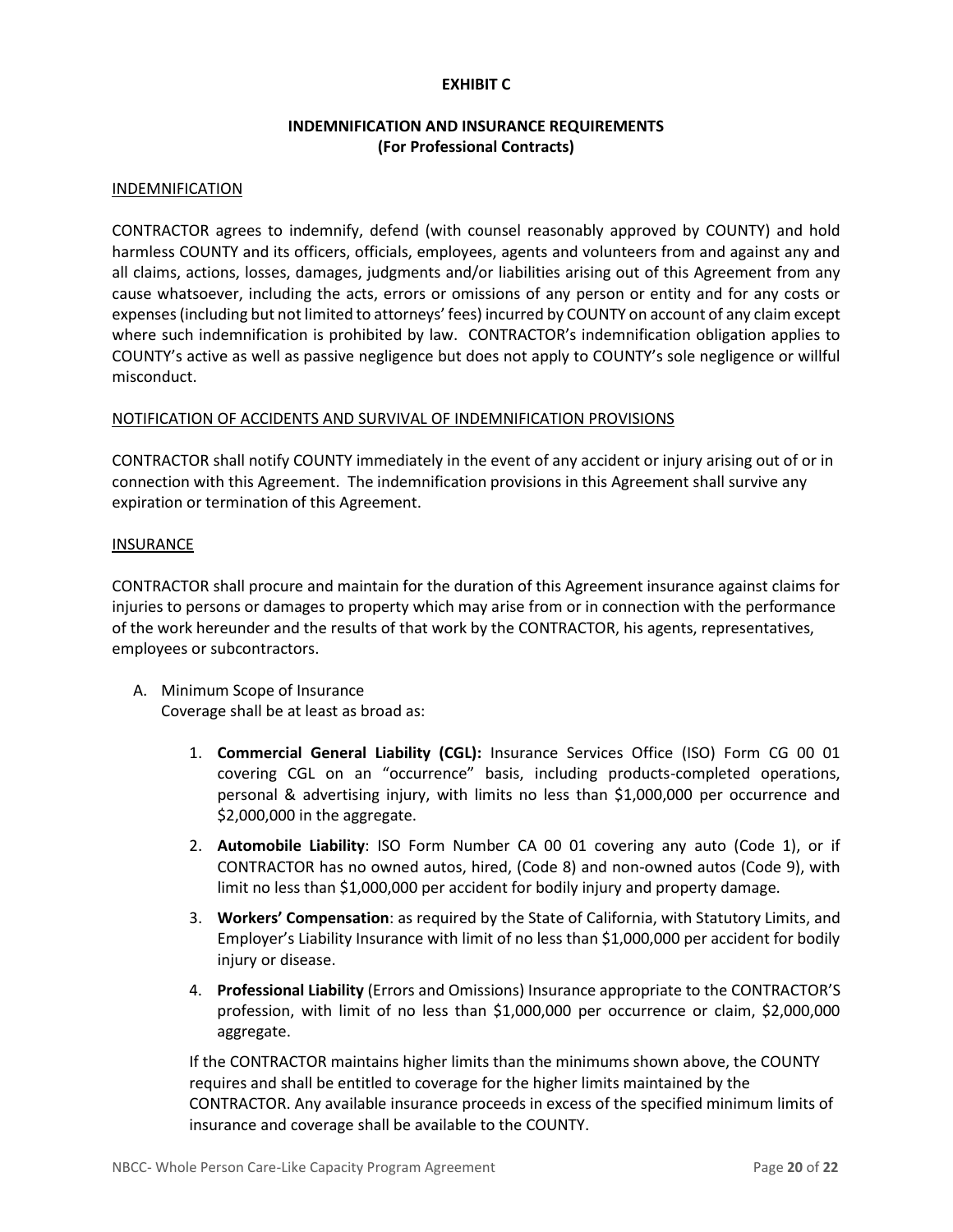#### B. Other Insurance Provisions

The insurance policies are to contain, or be endorsed to contain, the following provisions:

- 1. **Additional Insured** COUNTY, its officers, officials, employees, agents and volunteers are to be covered as additional insureds on the CGL policy with respect to liability arising out of work or operations performed by or on behalf of the CONTRACTOR including materials, parts, or equipment furnished in connection with such work or operations. General liability coverage can be provided in the form of an endorsement to the CONTRACTOR's insurance at least as broad as ISO Form CG 20 10 11 85 or if not available, through the addition of both CG 20 10 and CG 20 37 if a later edition is used).
- 2. **Primary Coverage** For any claims related to this Agreement, the CONTRACTOR's insurance coverage shall be primary insurance as respects the COUNTY, its officers, officials, employees, agents and volunteers. Any insurance or self-insurance maintained by the COUNTY, its officers, officials, employees, agents or volunteers shall be excess of the CONTRACTOR's insurance and shall not contribute with it.
- 3. **Notice of Cancellation** Each insurance policy required above shall provide that coverage shall not be canceled, except with notice to the COUNTY.
- 4. **Waiver of Subrogation Rights** CONTRACTOR hereby grants to COUNTY a waiver of any right to subrogation which any insurer of said CONTRACTOR may acquire against the COUNTY by virtue of the payment of any loss under such insurance. CONTRACTOR agrees to obtain any endorsement that may be necessary to effect this waiver of subrogation, but this provision applies regardless of whether or not the COUNTY has received a waiver of subrogation endorsement from the insurer.
- 5. **Deductibles and Self-Insured Retention** Any deductibles or self-insured retentions must be declared to and approved by the COUNTY. The COUNTY may require the CONTRACTOR to purchase coverage with a lower deductible or retention or provide proof of ability to pay losses and related investigations, claim administration, and defense expenses within the retention.
- 6. **Acceptability of Insurers** Unless otherwise approved by Risk Management, insurance shall be written by insurers authorized to do business in the State of California and with a minimum A.M. Best's Insurance Guide rating of "A- VII".
- 7. **Verification of Coverage** CONTRACTOR shall furnish the COUNTY with proof of insurance, original certificates and amendatory endorsements as required by this Agreement. The proof of insurance, certificates and endorsements are to be received and approved by the COUNTY before work commences. However, failure to obtain the required documents prior to the work beginning shall not waive the CONTRACTOR's obligation to provide them. The CONTRACTOR shall furnish evidence of renewal of coverage throughout the term of the Agreement. The COUNTY reserves the right to require complete, certified copies of all required insurance policies, including endorsements required by these specifications, at any time.
- 8. **Failure to Procure Coverage** In the event that any policy of insurance required under this Agreement does not comply with the requirements, is not procured, or is canceled and not replaced, COUNTY has the right but not the obligation or duty to terminate the Agreement. Maintenance of required insurance coverage is a material element of the Agreement and failure to maintain or renew such coverage or to provide evidence of renewal may be treated by COUNTY as a material breach of contract.